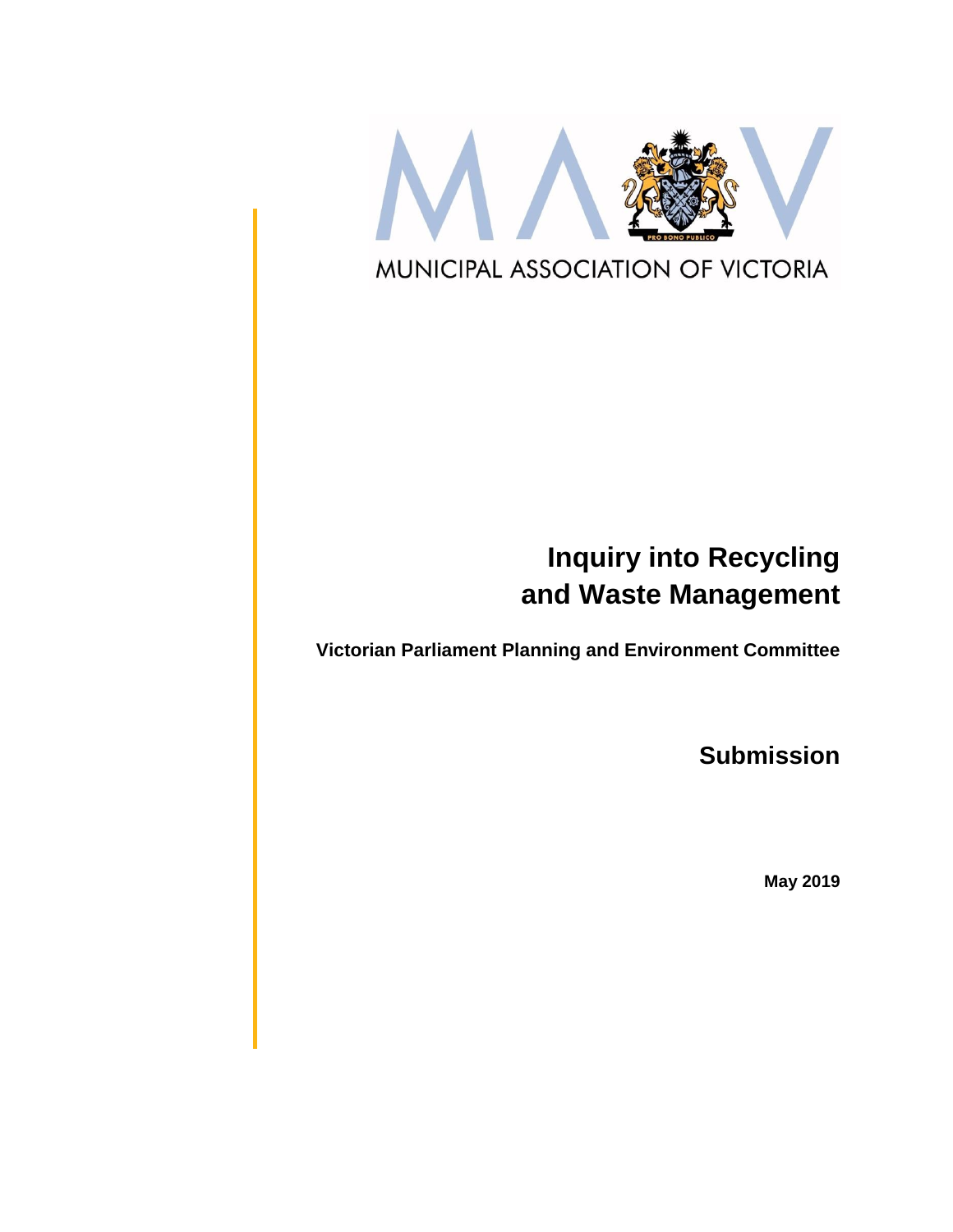

#### **© Copyright Municipal Association of Victoria, 2019.**

The Municipal Association of Victoria (MAV) is the owner of the copyright in this publication.

No part of this publication may be reproduced, stored or transmitted in any form or by any means without the prior permission in writing from the Municipal Association of Victoria.

All requests to reproduce, store or transmit material contained in the publication should be addressed to the MAV on 03 9667 5555.

The MAV does not guarantee the accuracy of this document's contents if retrieved from sources other than its official websites or directly from a MAV employee.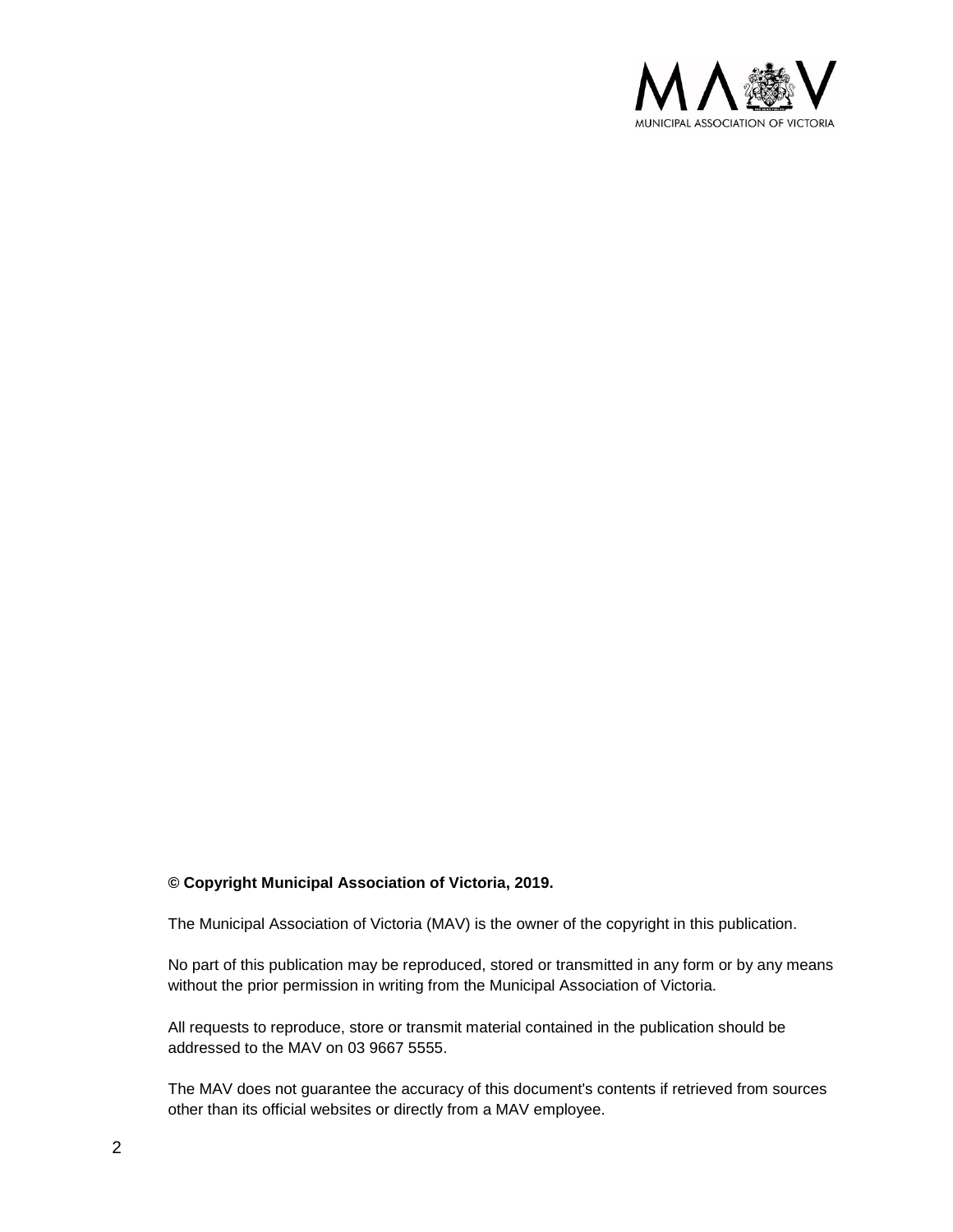

# Table of contents

| ToR 1: The responsibility of the Victorian government to establish and maintain a coherent,<br>efficient and environmentally responsible approach to solid waste management across the                                                                                           |
|----------------------------------------------------------------------------------------------------------------------------------------------------------------------------------------------------------------------------------------------------------------------------------|
|                                                                                                                                                                                                                                                                                  |
|                                                                                                                                                                                                                                                                                  |
|                                                                                                                                                                                                                                                                                  |
|                                                                                                                                                                                                                                                                                  |
|                                                                                                                                                                                                                                                                                  |
|                                                                                                                                                                                                                                                                                  |
|                                                                                                                                                                                                                                                                                  |
| ToR 2: Whether the China National Sword policy was anticipated and responded to properly 14                                                                                                                                                                                      |
|                                                                                                                                                                                                                                                                                  |
| ToR 3: Identifying short and long-term solutions to the recycling and waste management system                                                                                                                                                                                    |
|                                                                                                                                                                                                                                                                                  |
|                                                                                                                                                                                                                                                                                  |
|                                                                                                                                                                                                                                                                                  |
|                                                                                                                                                                                                                                                                                  |
|                                                                                                                                                                                                                                                                                  |
| ToR 4: Strategies to reduce waste generation and better manage all waste such as soft plastics,<br>compostable paper and pulp, and commercial waste, including, but not limited to product<br>stewardship, container deposit schemes, banning single-use plastics and government |
|                                                                                                                                                                                                                                                                                  |
| F-waste<br>. 24                                                                                                                                                                                                                                                                  |
|                                                                                                                                                                                                                                                                                  |
|                                                                                                                                                                                                                                                                                  |
|                                                                                                                                                                                                                                                                                  |
|                                                                                                                                                                                                                                                                                  |
|                                                                                                                                                                                                                                                                                  |
|                                                                                                                                                                                                                                                                                  |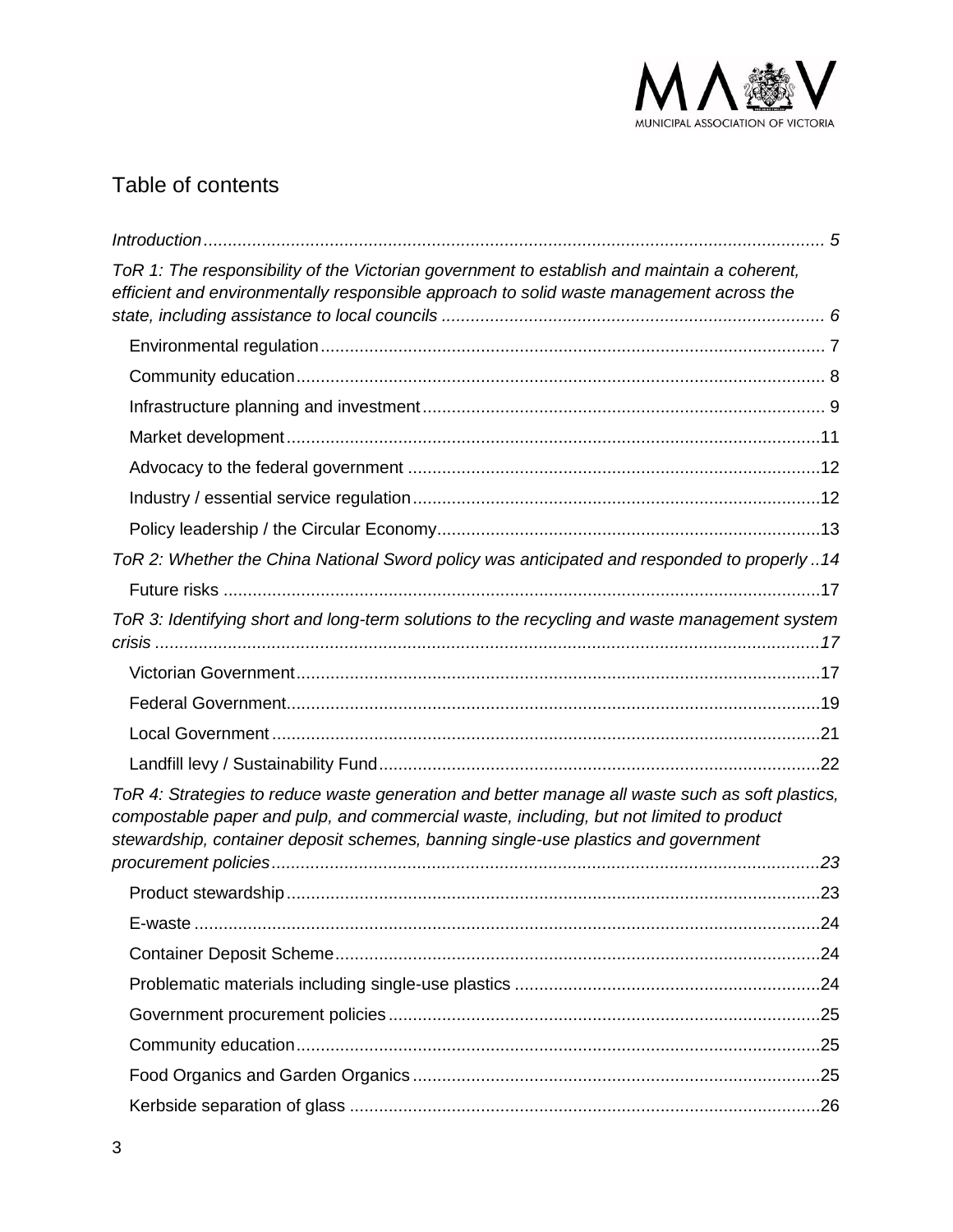

| ToR 5: Relevant reviews, inquiries and reports into the waste and recycling industry in other |  |
|-----------------------------------------------------------------------------------------------|--|
|                                                                                               |  |
|                                                                                               |  |
|                                                                                               |  |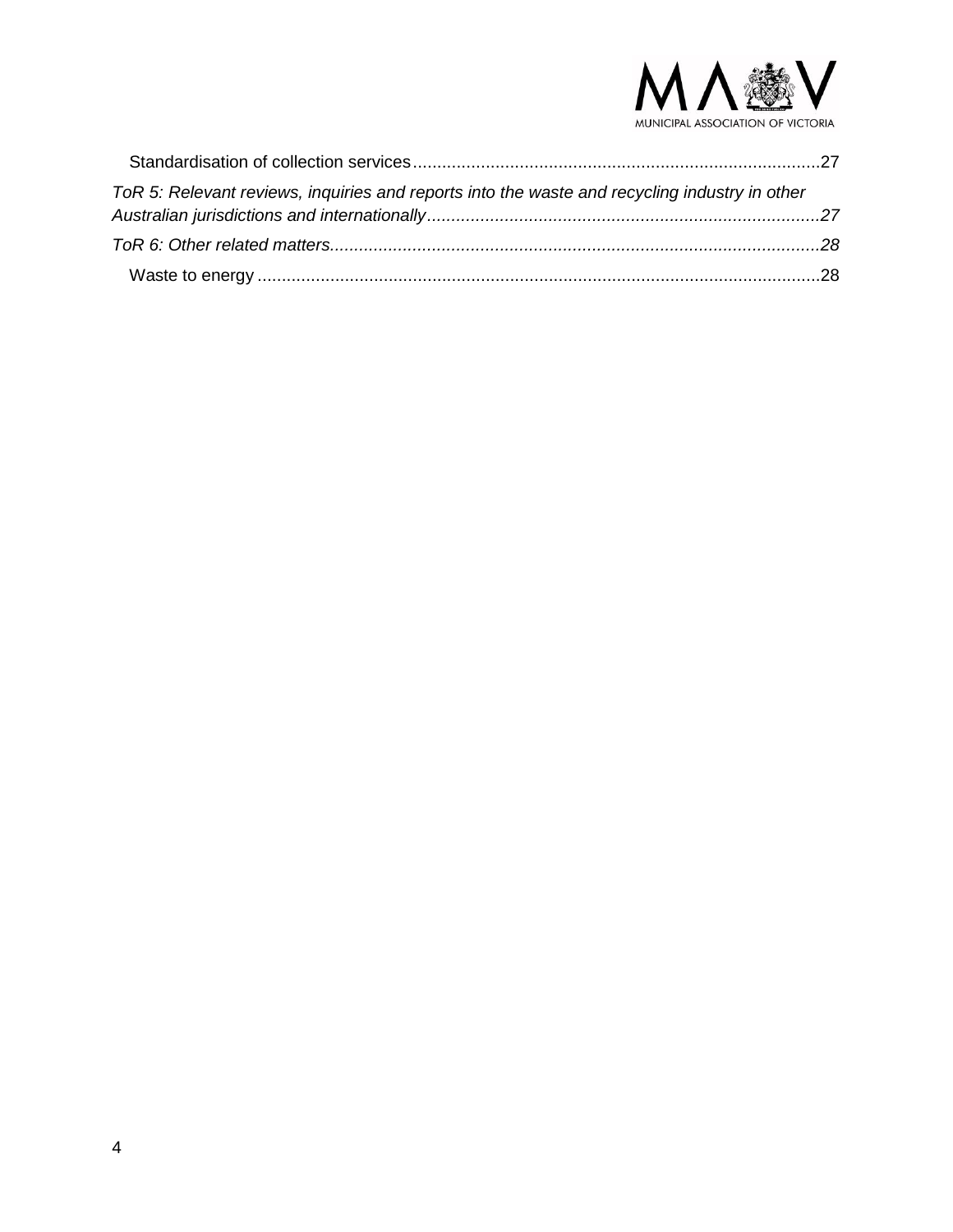

### <span id="page-4-0"></span>Introduction

The Municipal Association of Victoria (MAV) welcomes the opportunity to provide a submission in response to the Victorian Parliament Environment and Planning Committee's inquiry into recycling and waste management.

The MAV is the statutory peak body for local government in Victoria. Formed in 1879, we have a long and proud tradition of supporting councils to provide good government to their communities.

In relation to waste and recycling, the MAV's primary role is to lead advocacy on behalf of the sector to the state and federal governments; to provide guidance and support to councils; and to facilitate information-sharing between councils.

In early 2019, prior to the temporary closure of SKM's materials recovery facilities (MRFs), the MAV consulted member councils regarding the development of the new MAV strategic plan. Waste and resource recovery was identified as one of the top two priority issues for the sector, with the clear message being councils need and want the MAV to do more in this space. All councils – metropolitan, regional and rural – are calling for transformational change to our waste and resource recovery system.

As the provider of waste services and infrastructure, local government plays a critical role in our waste and resource recovery system and must therefore be considered a key stakeholder for this inquiry. We anticipate several councils will make their own submissions to the inquiry in addition to having provided highly valuable input to this submission.

The last 16 or so months have been very costly and difficult for councils as the recycling sector struggles to adjust to a post-China National Sword world. It is our great hope that the challenges facing our recycling system will serve as a catalyst for significant reform and investment to help expedite the transition to a circular economy. We hope the Committee's findings from this inquiry will help further accelerate that transition.

Perhaps one of the greatest frustrations for local government in relation to waste and resource recovery is that it is the other two tiers of government – federal government and state government – that hold the most important levers to transform our waste and resource recovery system into a strong, sustainable and fair system.

In March this year the MAV launched our *Rescue Our Recycling Action Plan<sup>1</sup>*. The plan reflects our view that all three levels of government as well as the private sector and the community are responsible for managing our resources sustainably. The plan identifies five key actions each tier of government should take to achieve lasting beneficial change to our system. These actions are referenced throughout the submission.

<sup>-</sup><sup>1</sup> Municipal Association of Victoria, [Rescue Our Recycling Action Plan,](http://www.mav.asn.au/__data/assets/pdf_file/0012/22314/MAV-Action-Plan-Rescue-Our-Recycling.pdf)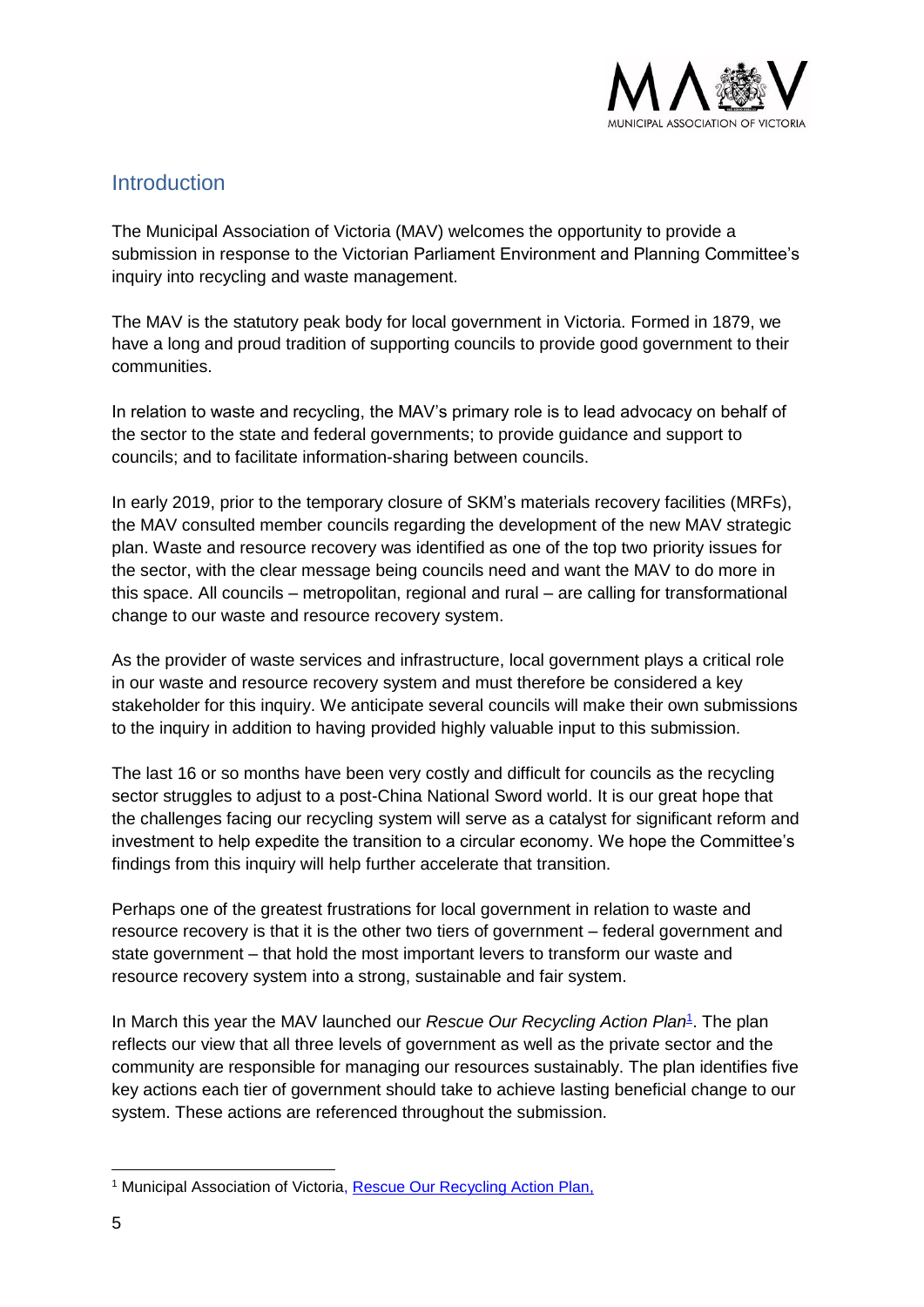

While the terms of reference for this inquiry are broad and refer to the waste management system as a whole, much of this submission focuses on the challenges and opportunities for our kerbside recycling system. We consider this appropriate given the relatively short timeframe provided to prepare a response and the fact that it was kerbside recycling that was most severely disrupted by China National Sword. We cover some of what we consider the most vital broader elements in our response to Term of Reference 4.

<span id="page-5-0"></span>Finally, as strong supporters of the waste hierarchy, we and councils ask that the Committee not lose sight of the fact that our first priority should always be to avoid waste generation altogether. As consumers, we tend to view recycling as a panacea that can make any level of consumption sustainable. This thinking needs to change.

# ToR 1: The responsibility of the Victorian government to establish and maintain a coherent, efficient and environmentally responsible approach to solid waste management across the state, including assistance to local councils

There is no question that the Victorian government has a critical role to play in ensuring we have a strong and sustainable waste and resource recovery system across the state. The *Environment Protection Act 1970* clearly sets out various state agency responsibilities, including the role of waste and resource recovery groups to plan for the future needs of waste and resource recovery infrastructure within its region and facilitate the provision of waste and resource recovery infrastructure and services by councils.

We consider core waste-related responsibilities of the State to include:

- environmental regulation;
- community education;
- infrastructure planning and investment;
- market development;
- advocacy to the federal government:
- industry / essential service regulation; and
- policy leadership.

Except for the two last dot points, the Victorian government already performs each of the abovementioned duties, albeit with varying degrees of commitment and investment. Indeed, despite a tendency for Victorian governments past and present to often characterise waste management as a "local government issue", there always has been and continues to be a myriad of state agencies actively involved in waste management-related activity.

Under the current government there are no fewer than ten state agencies with high profile waste management-related roles, namely the Department of Environment, Land, Water and Planning (DELWP), Sustainability Victoria (SV), the Environment Protection Authority (EPA), and the seven waste and resource recovery groups (WRRGs). The challenges of navigating a system with so many State players are discussed in the following section (ToR2).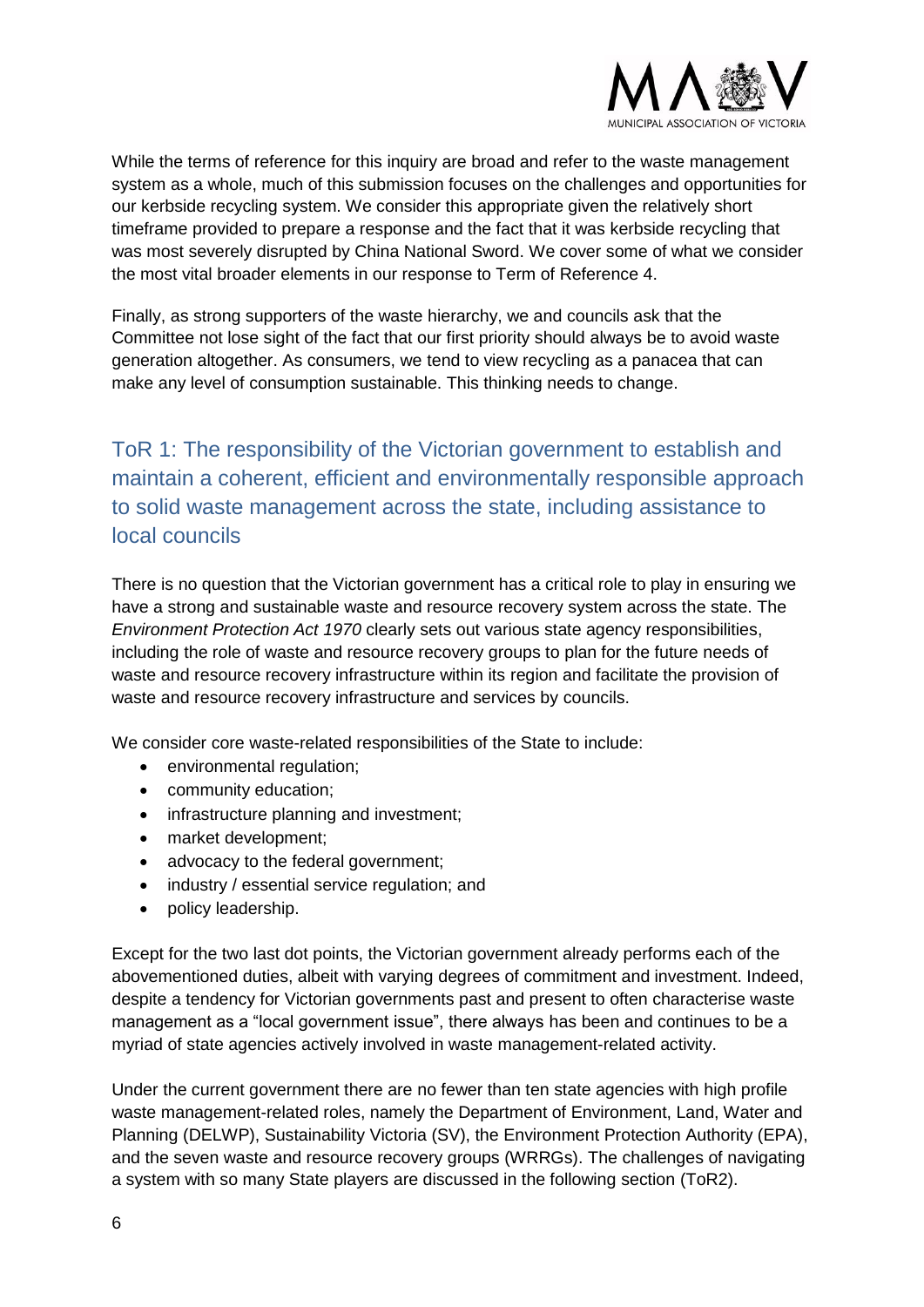

#### <span id="page-6-0"></span>Environmental regulation

The MAV and councils respect the EPA's role as the independent environmental regulator for Victoria, and we support the EPA's prioritisation of community health and safety when dealing with waste and resource recovery facilities. Although the EPA's mid-February decision to issue pollution abatement notices to two SKM facilities<sup>2</sup> resulted in significant disruption and cost to councils, councils understood and respected the EPA's decision.

The need for the EPA to be well-resourced, proactive and strong has been further underlined with the recent discovery of enormous illegal stockpiles of hazardous chemical waste across the state. The alleged involvement of organised crime in this activity<sup>3</sup> indicates that there is much money to be made doing the wrong thing in waste management. It is clear that the current regulatory settings and sanctions are failing to act as a deterrent to illegal operators. This needs to be addressed as a matter of priority.

While we are hopeful that the new Environment Protection Act, due to come into effect on 1 July 2020, will strengthen the EPA's capacity and remit to deal with rogue and poorperforming operators, it is highly concerning that we are still more than 12 months away from that new Act becoming operational. The need for harsher penalties and a stronger regulatory framework is urgent and immediate, change needs to happen now.

The lack of EPA presence in rural and regional areas is an ongoing concern for many councils and, in our view, a significant weakness in the Victorian regulatory system. While we are aware that EPA staffing in Melbourne has grown significantly as part of the EPA transformation program, councils report no or limited expansion of EPA operations in regional areas. Mildura, for example, continues to be serviced by the EPA Bendigo office some 400km away.

One EPA / Victorian Government program that has delivered benefits both to local government and state government and, most importantly, to the Victorian community, is the Officers for the Protection of the Local Environment (OPLE) pilot program. Seven regional councils and six metropolitan councils are participating in the program which involves placement of an authorised EPA officer within those councils to respond to local reports of noise, odour, dust, waste dumping and storage, litter and water pollution.

The feedback the MAV has received from the 13 councils involved in the program has been unanimously positive. Not only has it resulted in improved communication and collaboration between EPA and local government, it has also enabled councils to resolve long-standing waste and pollution issues within their municipalities. Participating councils have numerous examples of situations where the involvement of an EPA-badged officer has resulted in a

<sup>2</sup> Environment Protection Authority Victoria, ["EPA issues SKM notices for Coolaroo and Laverton sites](https://www.epa.vic.gov.au/about-us/news-centre/news-and-updates/news/2019/february/14/epa-issues-skm-notices-for-coolaroo-and-laverton-sites-to-stop-receiving-waste)  [to stop receiving waste"](https://www.epa.vic.gov.au/about-us/news-centre/news-and-updates/news/2019/february/14/epa-issues-skm-notices-for-coolaroo-and-laverton-sites-to-stop-receiving-waste)

<sup>&</sup>lt;sup>3</sup> The Age, "Complete disregard for safety': Toxic chemicals dumped in city's north", published 2 January 2019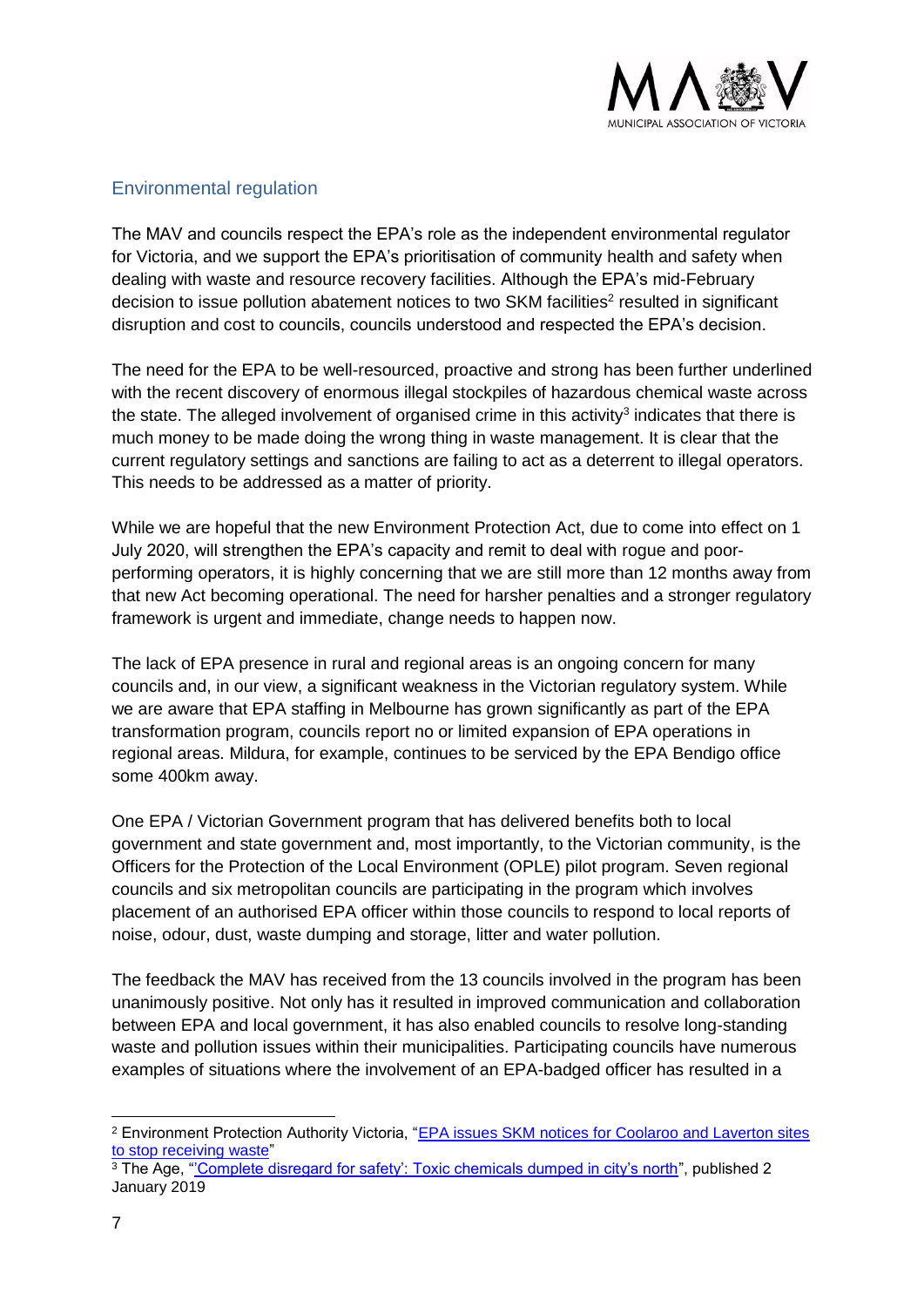

complete change of attitude and approach by businesses and individuals. This highlights the pressing need for greater EPA presence across all regions of Victoria. We also hope that the Andrews Government will continue and increase its support for the OPLE program beyond the current expiry date of July 2020.

One challenge for councils during the recent closure of SKM's MRFs was that most affected councils had not been advised or aware of non-compliance issues at the sites until after EPA notices had been served and receipt of material was no longer permitted. We understand that in other jurisdictions, including NSW, the environmental regulator publicly shares details of notices issued on their website, so anyone can check the compliance history of a site. We think it essential that Victoria's EPA likewise be able to publicly share details of notices issued.

Another related challenge for councils during the SKM shutdowns was the lack of access to timely and accurate information that could help them gauge when they might expect operations to recommence. On several occasions SKM advised councils that they expected to be back in business by a certain date only for that date to pass without any resumption of service or further communication. While we do not seek to downplay the scale of the task SKM faced to achieve compliance, councils would have greatly benefited from reliable information from an independent source to help them understand the state of play. In the absence of such information, councils could rely only on the limited information that SKM chose to share.

<span id="page-7-0"></span>It would have been helpful to councils if EPA had been permitted to brief them directly on what they were observing at the closed sites in terms of the size of remaining stockpiles and the level of activity occurring to clear those stockpiles. This kind of information-sharing is critical to enable councils to plan and to communicate with their residents.

#### Community education

In our view the Victorian government has a critical role to play in providing state-wide waste and recycling education to build the community's understanding of the waste management system, the impacts of their own behaviour on the system, and the benefits and importance of waste avoidance and recycling. We consider this to be one area where the State could and should be doing much more.

While we understand SV and the seven WRRGs have waste education within their remit, for the last several years' it has largely been left councils to educate their communities about waste and recycling-related matters. In our view, the complete absence of highly visible state-wide waste education campaigns has almost certainly been a key contributing factor to the relatively high rates of contamination in our kerbside recycling and to the public's low level of understanding and appreciation of recycling and sustainable consumption.

One of the key lessons from the ABC "War on Waste" series was that individuals are often oblivious to the fact that their day-to-day behaviours and purchasing decisions are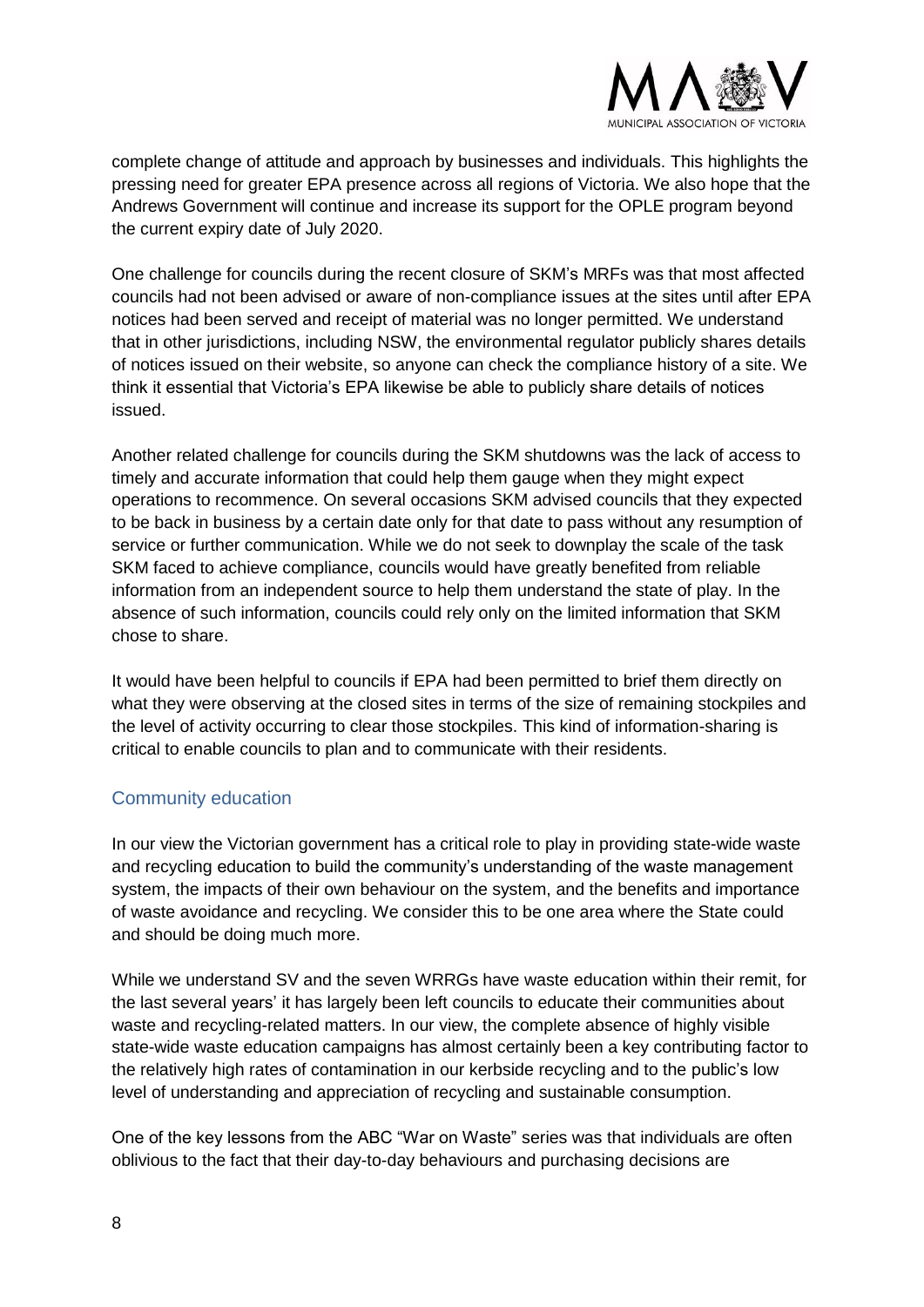

unsustainable and appallingly wasteful. The series demonstrated that, if presented with the information in a clear and visually engaging way, individuals will change their behaviour. As a result of the series, councils reported increased community vigilance, action and advocacy on waste and recycling issues. If one television series can do this, a concerted campaign from the State could likely achieve much more.

An example of a highly successful state-based education campaign is the 'Every Drop Counts' campaign. This resulted in significant awareness, understanding, behaviour change and action around water use in the Victorian community. The campaign was coupled with a suite of legislative instruments and programs to support its success. Waste and recycling issues, including the related greenhouse impacts, require equal attention and focus.

We understand that the Victorian Government will soon run an education campaign focused on improving recycling behaviour in terms of ensuring waste items are placed into the appropriate bin. We believe there is a pressing need to expand waste education to influence people's desire to recycle and their understanding of the environmental benefits of doing so, rather than just telling them how to do it. We also consider there to be major gaps around waste education focused on waste avoidance and minimisation. While projects such as SV's 'Love Food, Hate Waste' campaign addresses one element of waste - food waste - improved focus and outcomes are needed across all material types.

An unfortunate consequence of media coverage of the recycling crisis over the last several months is the loss of public confidence in kerbside recycling and a public perception that recycling material is routinely sent to landfill. The lack of visible State leadership reinforcing the message that the crisis is a global one, that steps are and will continue to be taken to strengthen the system and that in the meantime it is essential that the community continues to recycle has damaged the public's trust of all levels of government and potentially undone decades of community education by local government.

In order to strengthen our waste and resource recovery system, we urgently need the Victorian government to step up and deliver state-wide waste education via mainstream mass-reaching channels, including prime time television. Changing community behaviour and attitudes towards waste avoidance, recycling contamination, separation at source, resource recovery, diversion from landfill, and support for local markets that generate a circular economy, is fundamental to building a sustainable kerbside waste management system.

<span id="page-8-0"></span>On 1 July 2019 the State-wide ban on e-waste to landfill will come into effect. As at late May 2019 we are yet to see any of the promised State-led state-wide education for this ban. In the absence of State-led education on this matter, councils will, yet again, have to fill the void and deal with the consequences of a confused and disengaged community.

#### Infrastructure planning and investment

According to the SV website, SV `is responsible for planning for Victoria's waste and resource recovery system at a statewide level' with the Statewide Waste and Resource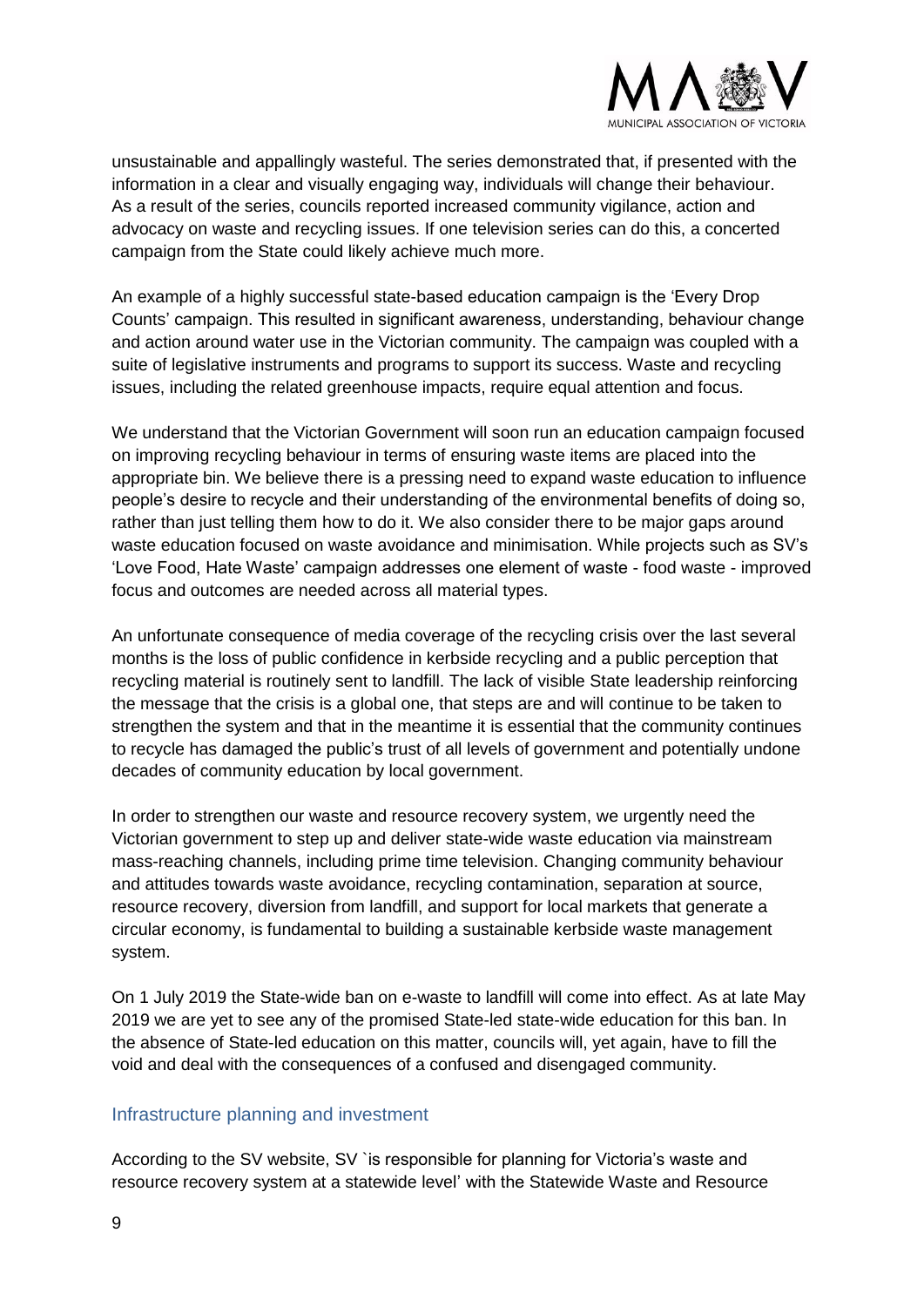

Recovery Infrastructure Plan (SWRRIP) at the heart of that planning. The SWRRIP `sets out goals and strategic direction for the next 30 years required to ensure we have the right infrastructure in the right place to manage the waste we generate in a manner that maximises recovery and minimises adverse impacts on the community, environment and public health<sup>4</sup>.'

Alongside the SWRRIP sit seven 10-year Regional Waste and Resource Recovery Implementation Plans. Together these plans have been established to not only outline the infrastructure needed to manage and recover resources from waste in Victoria, but also to provide industry with certainty and the information they need to invest in waste and resource recovery infrastructure in Victoria.

Councils are supportive of the SWRRIP and regional plans but are frustrated by the slow pace of their implementation, including the ongoing lack of investment by successive State governments to support delivery of the plans' infrastructure priorities. The ability of the SWRRIP to fully address future infrastructure needs in light of the current global recycling crisis may also need to be re-examined.

In January 2018 it was rural and regional Victorian councils that were first disrupted by local impacts of China National Sword. Service cost increases and disruption have unfortunately been hallmarks of the Victorian recycling system ever since. The February and March 2019 temporary closure of SKM MRFs again underlined how limited our kerbside recycling sorting and processing capacity is in Victoria and how overly dependent we've become on three operators. Regional Victoria in particular is in dire need of local MRFs to provide communities with an alternative to the financially and environmentally costly practice of trucking material to Melbourne for sorting and processing. Due to the tyranny of distance, regional councils, and therefore regional communities, are often required to pay significantly higher costs for their recycling services compared to metropolitan communities.

The costs of building and modernising waste and resource recovery facilities are extremely high. There can be little doubt that 10+ years of underinvestment by successive state governments has contributed to the underdeveloped recycling system we have in Victoria today. This is extremely frustrating given that the State has long had and continues to have a ready stream of revenue to support development of the system in the form of the landfill levy.

The recovery of recyclable material from the kerbside system over the past two decades has relied on the collection of material in a commingled bin. This material is then compacted to achieve transport efficiencies and taken to MRFs where technology is used to separate the material into commodity categories. This approach uses a large amount of energy and water to recover quality resources and has resulted in a dependency on overseas markets rather than development of local markets.

<sup>-</sup><sup>4</sup> Sustainability Victoria, [Statewide Waste and Resource Recovery Infrastructure Plan at a glance,](https://www.sustainability.vic.gov.au/about-us/what-we-do/strategy-and-planning/statewide-waste-and-resource-recovery-infrastructure-plan) (p.5)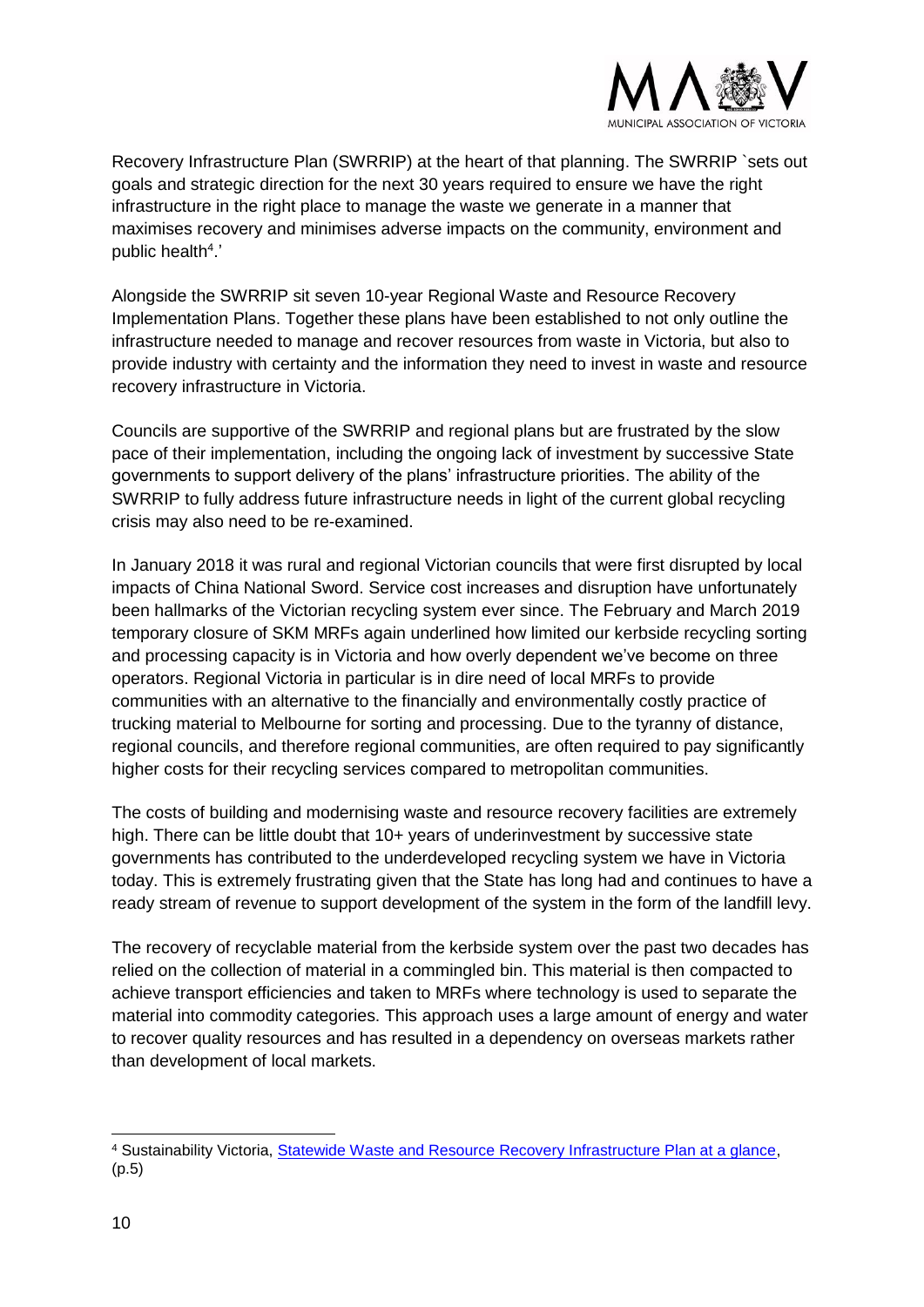

Separation of material at the household level has the potential to provide a cleaner and higher quality material stream and eliminate the need for expensive resource-consuming technology to undo the material soup that could have been avoided in the first place. There are councils that are keen for the State to use landfill levy income to financially support councils to further separate out waste streams. The longer-term result of separation at source would be higher quality recycling material, the development of local markets, the development of a circular economy, increased commodity value and lower processing gate fee costs.

In order to attract and support investment in infrastructure and market development, it is essential that State grant programs are sufficiently flexible to encourage innovation. Councils report that their efforts to secure funding support for projects that could potentially achieve a genuine step change in waste and resource recovery have often failed because of the requirement to "tick all the boxes" in terms of grant eligibility criteria. While we appreciate that it is essential that the State is accountable and transparent regarding the expenditure of public monies, it's also critical that there is enough flexibility within grant programs to foster new ideas and partnerships.

#### <span id="page-10-0"></span>Market development

Critical to a stable and sustainable resource recovery system is the existence of strong markets for recycled materials. While SV is responsible for the Victorian Market Development Strategy for Recovered Resources, all Victorian government departments and agencies, and indeed all levels of government, can and must play a key role in market development through their purchasing practices.

While we understand that work is underway within SV to bolster markets for recycled materials, it is clear this is another area where more than a decade of underinvestment by successive state governments has left our resource recovery system too vulnerable to offshore market changes. The State can and should send a clear signal to the market by setting minimum recycled content procurement targets and by incentivising others, including local government, to do the same.

The Victorian Market Development Strategy for Recovered Resources was published in August 2016, almost a year before China notified the World Trade Organisation of its intention to restrict importation of certain waste materials. The strategy includes several actions that should have helped our recycling system deal with such a significant structural change. It's unclear however, what the implementation status is of many of the actions within the strategy. It would be timely for the State to provide a detailed update on this.

There must be a coordinated approach by the State to foster sustainable waste management practices in all upstream and downstream policies and strategies. Kerbside recycling material needs to be high quality, the material must have local market and manufacturing demand, and the material must be tied into a circular economy which is supported by strong procurement policies and a commitment from federal, state and local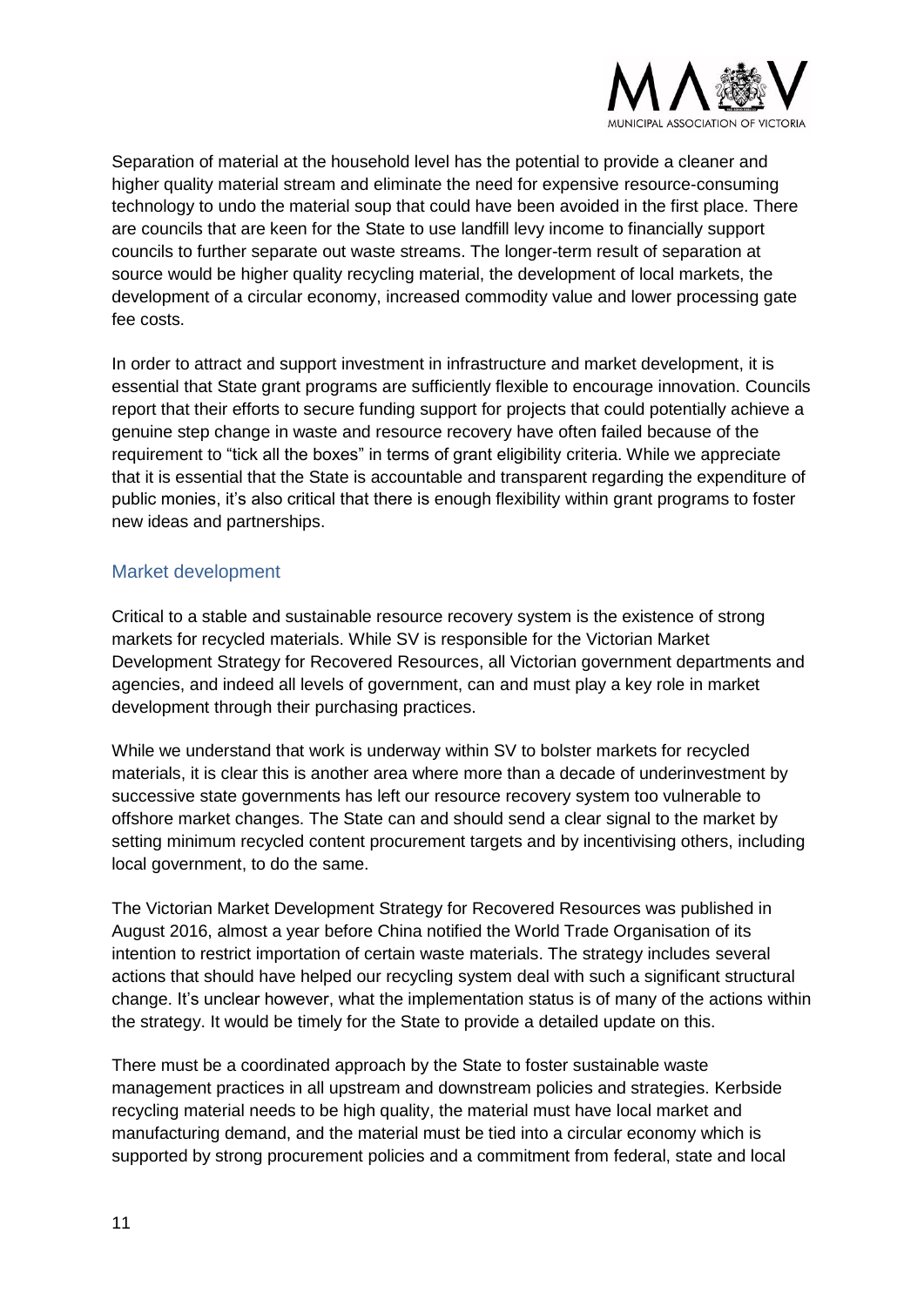

<span id="page-11-0"></span>governments to purchase products containing local recycled content. This can and must commence now with products that are already available.

#### Advocacy to the federal government

While the Victorian government has several critically important roles to play in the waste and resource recovery system, it is the federal government that perhaps has the greatest power to drive upstream change to avoid and minimise generation of waste.

We need the Victorian government to be a strong advocate for national leadership on waste issues including by calling on the federal government to establish, strengthen and expand product stewardship schemes; to ban the importation and production of hard-to-recycle materials; to set targets and introduce regulations/legislation to phase out the use of virgin materials for packaging and other products where possible (and in the interim set minimum recycled content procurement targets); and to also deliver community education campaigns.

For too long the federal government has dismissed waste management as a "state issue", with the Victorian government often then shrugging it off as a "local government issue" as well. This must change. All three levels of government, the private sector and the community have important roles to play.

Recognising the economic, environmental and social costs of a weak and volatile waste and resource recovery system, we urgently need all three tiers of government working together to achieve several specific outcomes including:

- Reducing the volume of waste generated per capita
- Educating the community to support and act in accordance with the waste hierarchy
- Ensuring products are designed for ease of recycling
- Investment of landfill levy funds for their intended purpose (namely to minimise waste and maximise resource recovery)
- Achieving high quality recovered material streams
- Maximising resource recovery
- Developing and supporting strong local markets
- Achieving a shift from a linear economy to a circular economy
- Product stewardship for all products that generate waste
- <span id="page-11-1"></span>• Procurement policies that result in a genuine commitment by the three tiers of government to purchase products that have local recycling content
- A strong legal framework to support sustainable waste management practices

#### Industry / essential service regulation

One key learning from the recycling challenges over the last 16 or so months is that the Victorian community value their kerbside recycling service and want and expect that service to be reliable and responsible, resulting in the recovery of resources. For all intents and purposes, Victorians consider kerbside recycling to be an essential service.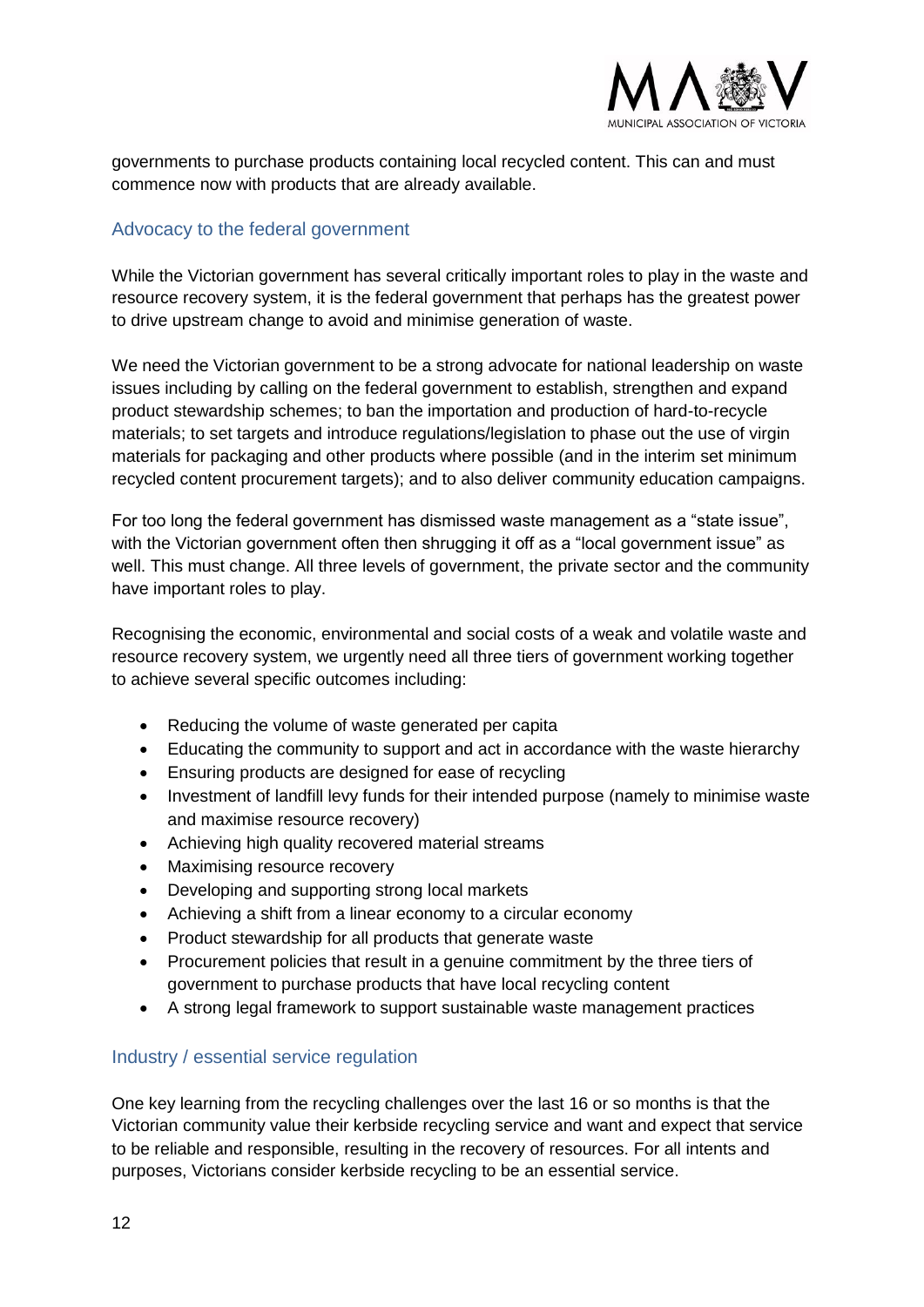

In Victoria currently, we have three dominant MRF operators and a handful of smaller operators. When the impacts of China National Sword began to be felt locally early last year, MRF operators started to demand contract variations from councils to compensate them for the significant drop in commodity prices. When councils resisted those demands, they were threatened with cessation of services. When councils sought to verify that the cost variations were reasonable, industry refused to provide detailed cost and income data on the basis that it was commercially sensitive. Likewise, when councils sought information on whether the material MRF operators sorted was being on-sold locally or overseas, the MRF operators provided little if any detail, again citing commercial sensitivity. Operating in a rate-capped environment, councils were expected to accommodate cost increases of at least \$60 per tonne.

As the procurer of kerbside recycling services, local government is obliged to seek to secure the best value for their communities. It is very difficult for councils to be confident that they are achieving this however when the few MRF operators that exist in Victoria refuse to operate transparently. While there is a push from certain quarters of the Victorian government for councils to adopt a cost-sharing / risk-sharing price model with MRF operators, we do not see how councils could responsibly do this in the absence of regulation of the industry.

<span id="page-12-0"></span>The Essential Services Commission (ESC) describes itself as `an independent regulator that promotes the long-term interests of Victorian consumers with respect to the price, quality and reliability of essential services.' Consideration needs to be given to what role ESC or another state agency could play in regulating our waste and resource recovery industry. Without such regulation Victoria will continue to struggle to achieve an efficient, environmentally responsible and reliable recycling system.

#### Policy leadership / the Circular Economy

Finally, drawing on each of the responsibilities identified above, we consider the State to have a leading role to play in the development of a holistic policy approach that supports and commits Victoria to transition to a circular economy.

The Victorian Government has committed to a whole-of-government circular economy policy and action plan, to be released in 2020. We welcome this commitment and hope that there will be genuine and sustained consultation with key stakeholders, including local government and industry, throughout the development of both documents. It is essential that all Victorian government ministries are engaged and have accountability for the policy, especially regional development and resources; economic development; transport infrastructure; public transport, ports and freight; jobs, innovation and trade; roads; small business; training and skills; and, of course, energy, environment and climate change.

Any response to the current crisis in Victoria's recycling and waste management system must also consider the potential greenhouse emissions and opportunities to minimise emissions from waste and recycling management. A solution that does not consider the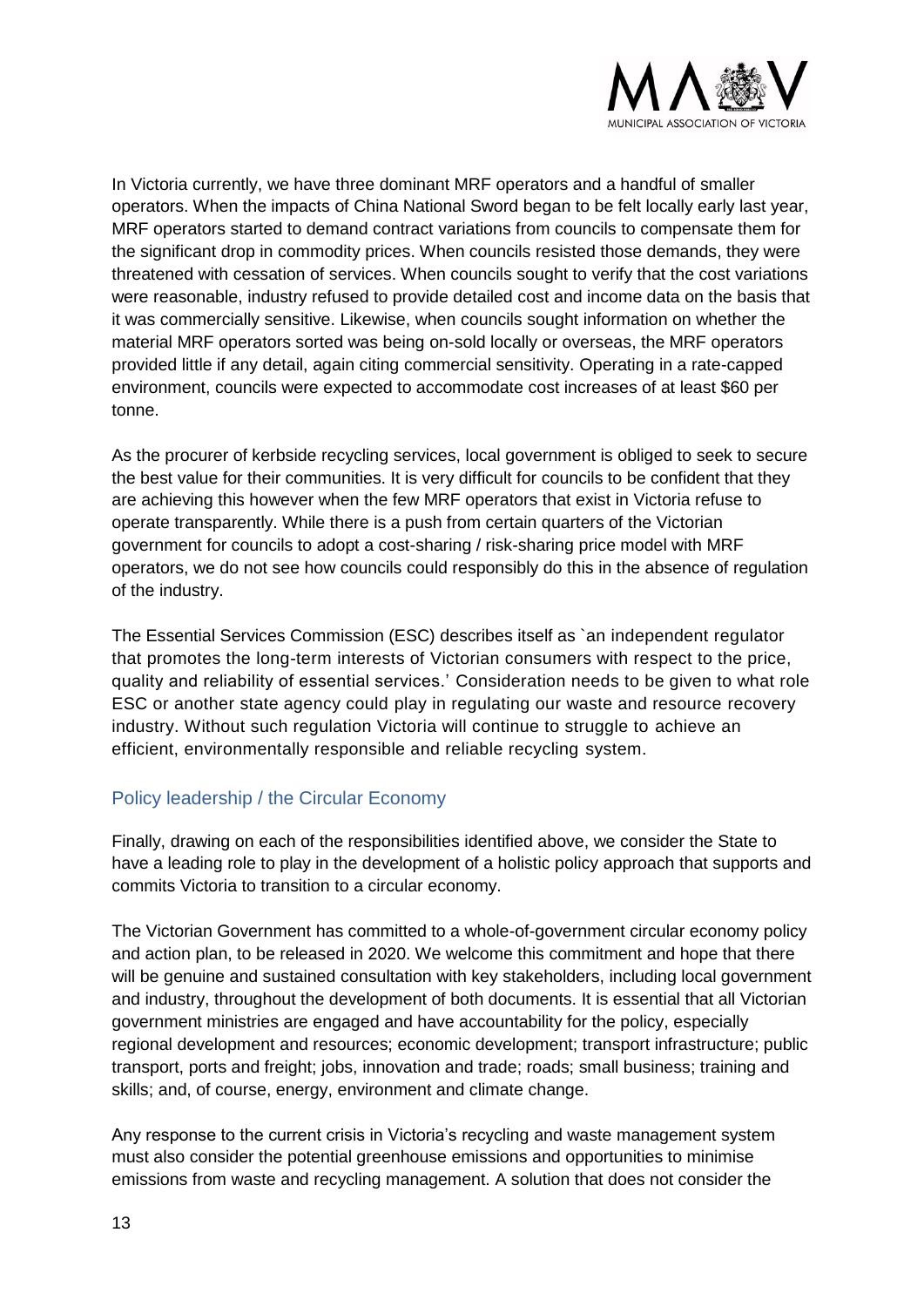

<span id="page-13-0"></span>climate emergency, does not provide a coherent, efficient or environmentally responsible approach.

# ToR 2: Whether the China National Sword policy was anticipated and responded to properly

With the benefit of hindsight, it is now clear that there was little appreciation or understanding within any level of government of the implications of the China National Sword policy for the Victorian recycling system. Based on events of the last 16 or so months it's also questionable whether our recycling industry understood and anticipated the impacts.

In July 2017 the Chinese Government notified the World Trade Organisation that it would impose significant restrictions on the import of waste products beginning in 2018. In the sixmonth period between notification and implementation, little if anything appears to have been done to prepare Victoria for the impacts of China's decision.

We understand that Australia was among five World Trade Organisation members who formally queried the National Sword policy in October 2017<sup>5</sup>. However, we are unaware of what steps, if any, the Federal Government then took to plan for potential impacts or to communicate and work with other levels of government regarding the incoming restrictions.

We are similarly unaware if the Victorian government took any steps to prepare for possible state-wide impacts of China National Sword. The Government and state agencies' initial reluctance to acknowledge that the challenges being faced were of a global nature, would suggest not. The MAV wasn't briefed on any potential fallout and, as far as we know, neither were councils. We'd like to think that if there was anticipation within the State that there would have been strong engagement with key industry stakeholders, including research and development specialists, economists, local government, and a range of others to identify contingencies and solutions before the crisis unfolded.

In addition to a lack of action in anticipation of National Sword, we believe there has been a broader failure across all three tiers of government to consider the overall health and robustness of the recycling system over a long period of time. While National Sword has been the most significant recycling market shock, there has been at least three other downturns in the last decade<sup>6</sup>.

Given the system has been built on the back of strong export prices, market downturns should have been recognised as a significant vulnerability. Long-term investment and planning to reduce waste generation and to create a strong domestic recycling sector should have been treated as a priority by state and federal governments.

<sup>5</sup> World Trade Organization, ["China's import ban on solid waste queried at import licensing meeting"](https://www.wto.org/english/news_e/news17_e/impl_03oct17_e.htm) <sup>6</sup> Sustainability Victoria, [Recovered Resources Market Bulletin March 2019,](https://www.sustainability.vic.gov.au/-/media/SV/Publications/Business/Investment-facilitation/Resource-Recovery-Market-Bulletins/Resources-Recovery-Market-Bulletin-March-2019.pdf) p.8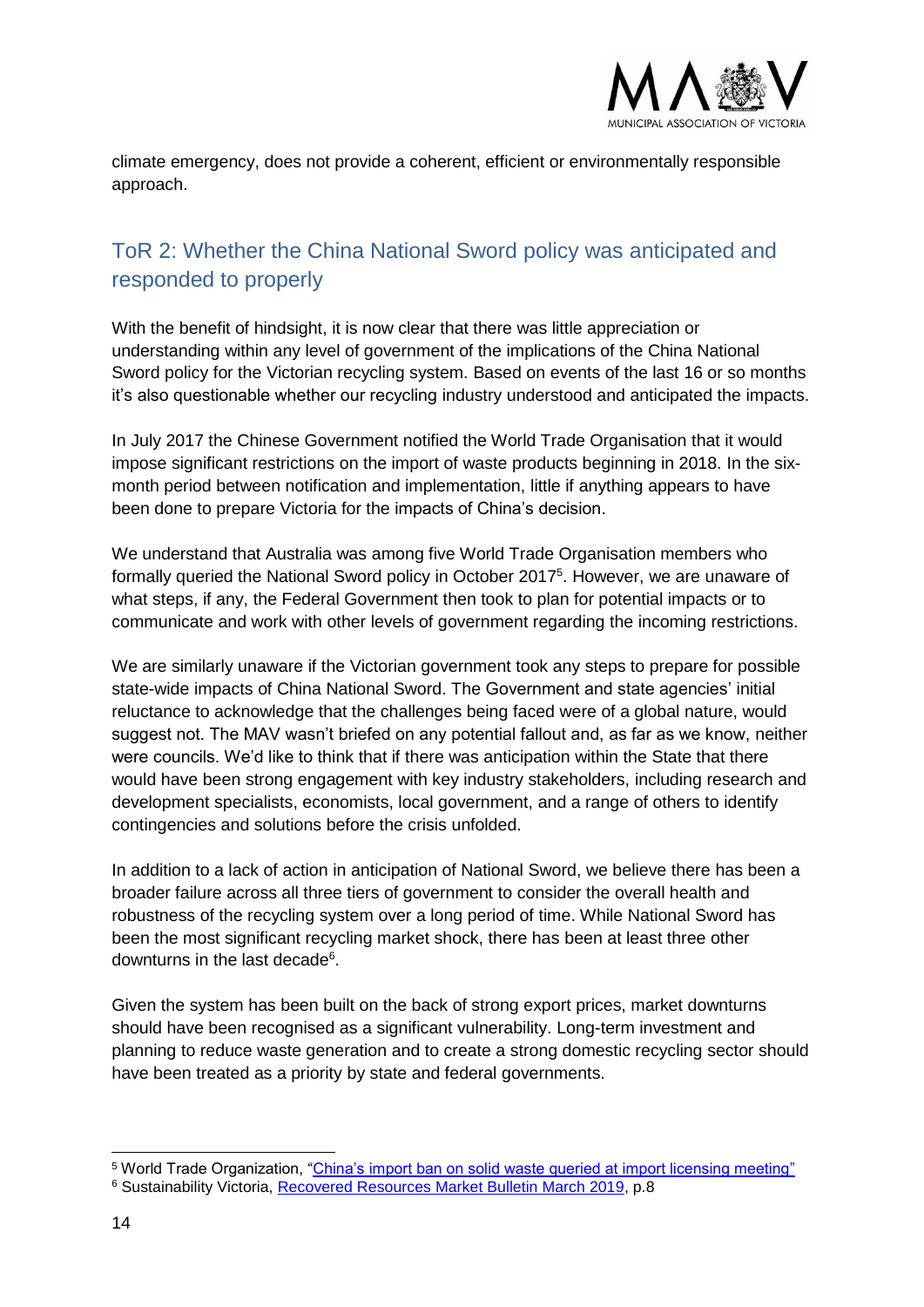

Despite there being numerous state agencies for which this sort of planning might be considered a core role, it appears little was done prior to the current crisis to strengthen our system in case of structural adjustments. Based on our own experience of working with the State, we question whether the lack of role clarity of the various state agencies working on waste issues may have contributed to this. We also wonder whether the fact that local government bears most cost and risk for waste management meant there was little motivation within the Victorian government to prioritise waste management issues.

Whilst, as noted earlier, there are no fewer than ten state agencies involved in waste management issues, it is of great concern to the MAV that none of these agencies necessarily work or have worked in the best interests of local government and the Victorian community. It is also of concern that there is also no single lead agency for waste and resource recovery issues.

Whilst EPA's role as the independent regulator is clear, the discrete roles of the DELWP, SV, and the seven waste and resource recovery groups (WRRGs) are less clear. For example, in relation to waste education we understand SV and the seven WRRGs each develop and deliver programs and projects, as do councils. There is no single agency coordinating this delivery, ensuring that consistent messages are used and that resources aren't being wasted duplicating work already done by others. Similarly, at any given time there may be grant programs being run out of SV, the WRRGs and / or DELWP - all with different requirements and focus areas. This leads to confusion and frustration within councils and raises serious questions about the efficiency and effectiveness of our waste and resource recovery governance structure.

In responding to National Sword, both we and councils have often been frustrated by an apparent lack of understanding within government and state agencies of the seriousness and urgency of the challenges being faced. Again, we believe this is, at least in part, due to the State having limited skin in the game in terms of cost and liability, despite them having the levers to create meaningful system-wide change.

In relation to recent state initiatives in response to China National Sword, we are concerned that the experiences of councils over the last year are being ignored or are still poorly understood. For example, much of the State's focus since early last year has been on "improving" council contracts for recycling services.

Focusing on recycling contracts to minimise the risks associated with reliance on export markets for our kerbside recycling material is an attempt to treat a symptom rather than the cause. This is not a contract issue, this is a system issue and a community behaviour issue. Other export markets such as India, Vietnam, Malaysia and Indonesia are following China's lead in terms of reduced tolerance for material contamination. This has placed an enormous pressure on Australia's kerbside recycling system.

Furthermore, in positing that councils would best be served by entering into collective procurement processes run by the waste and resource recovery groups, state agencies have largely ignored the fact that those councils that are already party to a collective contract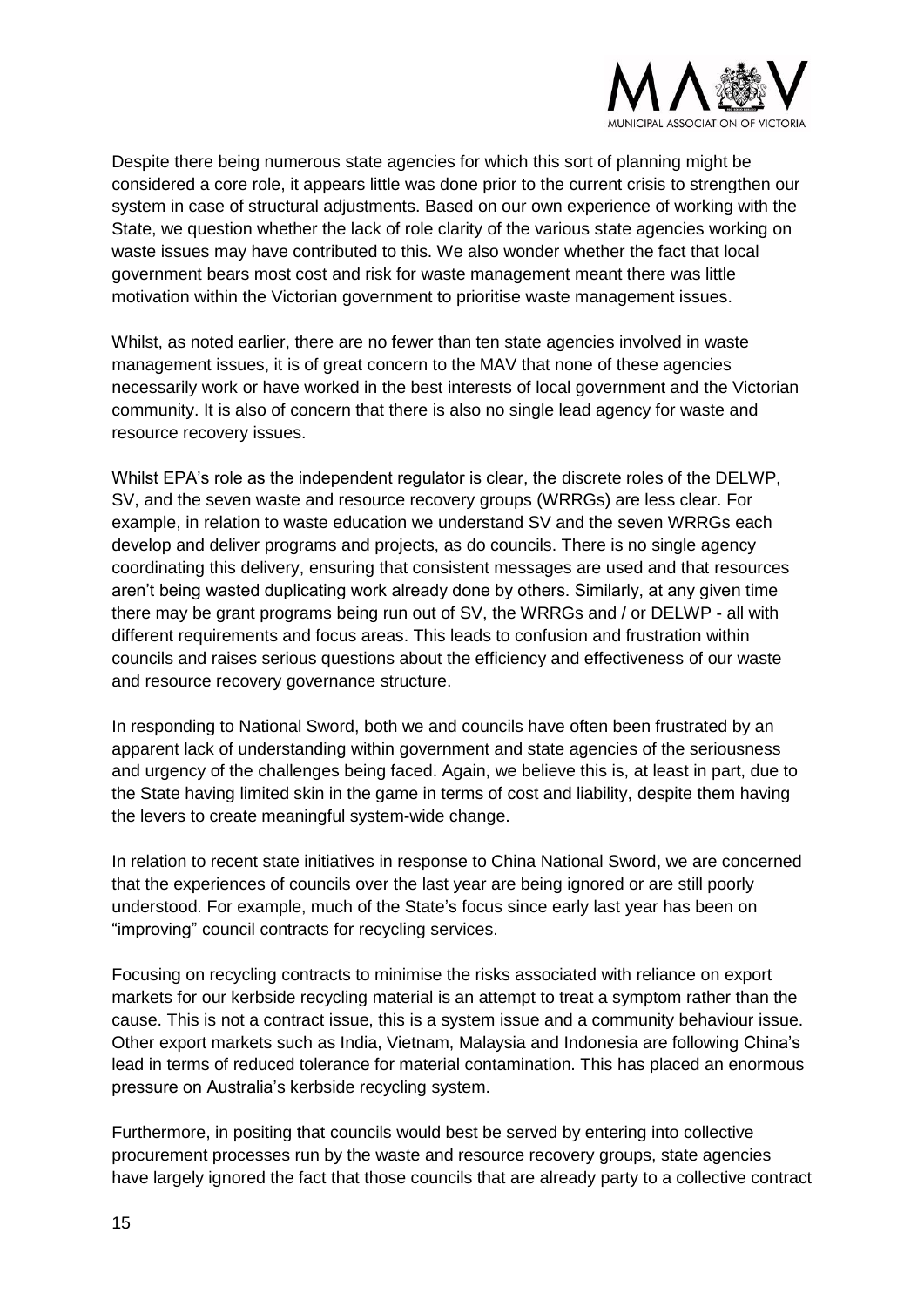

managed by the Metropolitan WRRG have experienced the same, if not more, challenges as councils on individual contracts.

While we see collective procurement as a potentially useful strategy to attract new recycling operators and/or investment into Victoria, we consider it disingenuous for the State to suggest this as a standalone solution to strengthening recycling in Victoria. Furthermore, the MAV has some misgivings about state agencies, in the form of the WRRGs, undertaking this role on behalf of local government. The potential for conflicts of interest cannot be ignored.

On a related note, earlier this year the Metropolitan WRRG and Local Government Victoria (LGV) published guidance and model contract clauses for councils to use in their recycling contracts<sup>7</sup>. This guidance completely ignores the experience of councils in terms of MRF operators' willingness to share cost and income data and, more worryingly, appears to prioritise the interests of industry ahead of councils and ratepayers.

We understand that the genesis of the guidance was the Recycling Industry Strategic Plan<sup>8</sup> and that MAV was intended to be a partner for this work. Unfortunately, we were only consulted briefly when the documentation was at a final draft stage. At such a late stage it's perhaps not surprising that much of our feedback was not taken on board.

In July 2018 the Victorian government released the Recycling Industry Strategic Plan (RISP). The RISP's stated goals are to stabilise the recycling sector; increase the quality of recycled materials; improve the productivity of the recycling sector; and develop markets for recycled material. We consider the plan to be a positive and important step by the State and welcome the \$24 million (or \$37 million if including the \$13 million announced in February 2018) investment attached to its implementation.

The MAV and local government are identified as partners for six of the 10 actions outlined in the RISP. To date we and councils have had limited involvement in the work being led by state agencies to progress these actions. We are hopeful that this may change following recent meetings with the Minister for Energy, Environment and Climate Change.

As the representative body for Victorian local government, it is critical that the MAV is consulted by the State in a meaningful and timely way to ensure appropriate input on behalf of councils. We further believe that the State should set up a taskforce with local government representation to ensure that the recycling-related work currently being undertaken within State agencies is not disconnected from what's workable and achievable in practice. Councils' operational knowledge and understanding of their local communities should be considered key inputs in the development of policy, programs and resources by the State.

Finally, the MAV does want to acknowledge that there are many individuals within the State working hard to support our recycling system. For example, during the recent SKM service

<sup>&</sup>lt;sup>7</sup> Metropolitan Waste and Resource Recovery Group, Recycling Industry Support for Councils -[Guidance Notes and Model Contract Clauses](https://www.mwrrg.vic.gov.au/assets/resource-files/Recycling-Industry-Support-for-Councils-120219-.pdf)

<sup>&</sup>lt;sup>8</sup> Department of Environment, Land, Water and Planning, [Recycling Industry Strategic Plan](https://www.environment.vic.gov.au/__data/assets/pdf_file/0013/326110/Recycling-Industry-Strategic-Plan.pdf)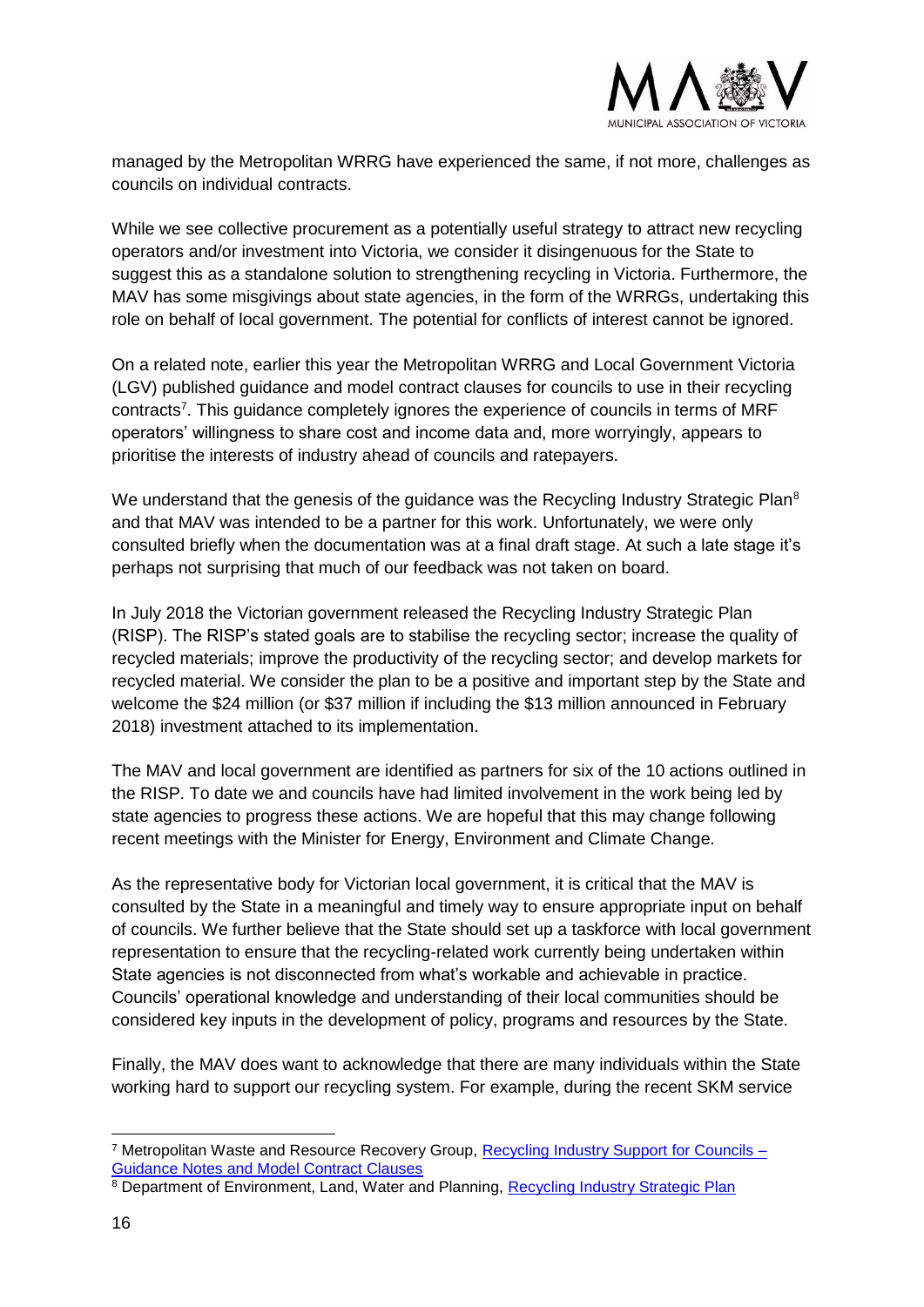

<span id="page-16-0"></span>disruptions, the Metropolitan WRRG convened regular teleconferences and meetings to update and facilitate information sharing between councils. The newly launched SV monthly bulletin on the state of recyclable material markets is another example of a promising initiative that will hopefully prove to be a very useful resource for stakeholders, including councils<sup>9</sup>.

#### Future risks

While Victoria's recycling system has already experienced severe disruption as a result of the China National Sword policy, we fear that it is only a matter of time before further significant disruption occurs. Analysis of waste export data completed by Blue Environment for the Department of Energy and Environment notes that Australia exported 343,000 tonnes of waste in February 2019, representing an increase of 29 per cent from January 2019<sup>10</sup>. Six countries - Indonesia, India, China (including Hong Kong and Macau), Bangladesh, Malaysia and Vietnam - received 81 per cent of that waste (by weight).

The report also includes an overview of waste import restrictions that countries have implemented or are planning to implement. Each of the six countries that received 81 per cent of Australia's waste in February 2019 have announced or implemented restrictions of some kind. The possible future impacts of these restrictions are somewhat unclear. What is clear is that Victoria and Australia remain very vulnerable to further global market shifts and that there is an urgent and immediate need to develop and strengthen our local recycling capacity and capability.

# <span id="page-16-1"></span>ToR 3: Identifying short and long-term solutions to the recycling and waste management system crisis

<span id="page-16-2"></span>In March the MAV published the *Rescue Our Recycling Action Plan*<sup>11</sup>. The plan outlines five key actions each level of government should take to achieve lasting beneficial change to our recycling system. Much of what is included in the plan are long-held positions of the local government sector that have been articulated in various MAV submissions and advocacy over the last few years.

#### Victorian Government

Key actions for the Victorian government to take include:

#### Investment in recycling infrastructure

There is a pressing need for increased sorting and processing capacity across Victoria. One of the key lessons from the temporary closure of SKM facilities in early 2019 was that there

<sup>9</sup> Sustainability Victoria, [Recovered resources market bulletin](https://www.sustainability.vic.gov.au/Business/Investment-facilitation/Recovered-resources-market-bulletin)

<sup>10</sup> Blue Environment, [Assessment of waste exports from Australia in February 2019,](https://www.environment.gov.au/system/files/resources/2f81157f-9cfd-41ce-b07b-1fa4f1804eca/files/waste-export-summary-feb-2019.pdf) published April 2019

<sup>11</sup> Municipal Association of Victoria, [Rescue Our Recycling Action Plan](https://www.mav.asn.au/news-resources/campaigns/rescue-our-recycling)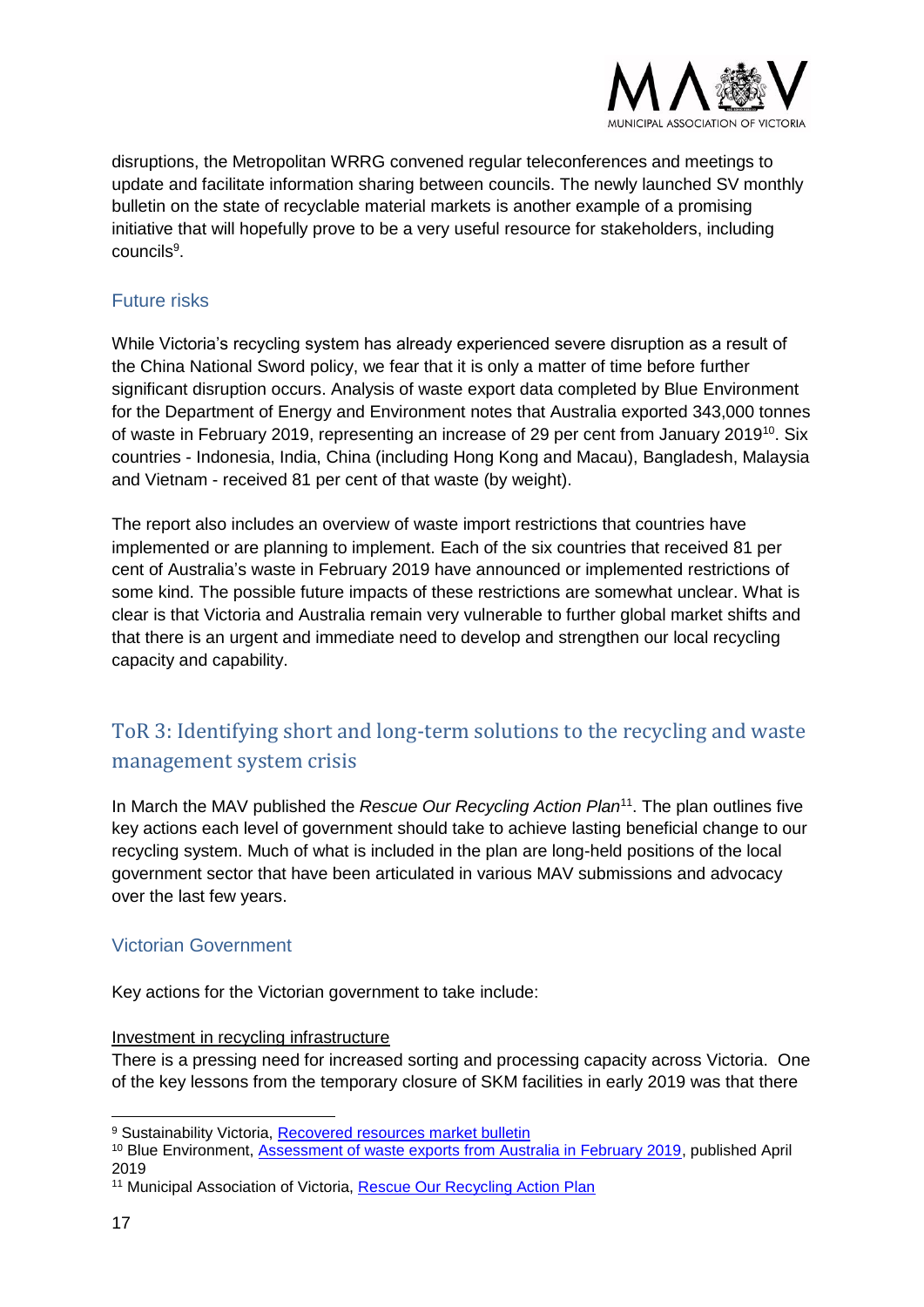

is little spare capacity in Victorian MRFs to accommodate temporary redirection of material from one MRF to another. This left several councils with no choice but to send kerbside recycling to landfill and placed significant strain on those MRFs that agreed to receive additional material. The SKM closures also highlighted the vulnerability of our recycling system to single points of failure. We urgently need the State to expedite implementation of the SWRRIP and the seven regional plans.

Recognising that it will take time to establish new sorting and processing capacity, urgent consideration and investment by the State is needed to develop contingency options in case of further disruption of services. It concerns us greatly that if one of Victoria's larger MRFs was to shut down tomorrow we would be in the same position we were in when SKM temporarily closed its sites in February and March. We urgently need plans and investment that will prevent further recycling going to landfill and we need financial support for councils to help them deal with cost of these crises.

#### Fund and support market development

Strong domestic markets for recycled content are a necessity for a sustainable recycling system. We need the State to bolster support for research and development, to set and meet whole-of-government procurement targets for Australian recycled content and to incentivise procurement of Australian recycled content by others, including local government. Incentives could be in the form of tax breaks for Victorian manufacturers who use recycled content and packaging in its processes, and direct funding support for councils to significantly increase their purchase and use of recycled content. Councils would benefit from support to improve their ability to assess and increase use of recovered/ recycled materials and to also incentivise waste reduction. With State funding assistance, the MAV would be well placed to provide this support to councils including by drafting template policies and procedures. The significant reserve of landfill levy funds could be used to support these initiatives.

#### Introduce a container deposit scheme

Victoria and Tasmania are now the only Australian states yet to commit to a container deposit scheme (CDS). The Victorian Government must work with the MAV and councils, as well as industry, to introduce a Victorian CDS that achieves the best outcomes for the community. Container deposit schemes are celebrated for their strong record of success in increasing recovery of beverage containers, reducing waste to landfill, delivering community, environmental and economic benefits and decreasing litter. In light of trials and studies underway, consideration should also be given to how a separate kerbside collection for glass may complement or supplant a CDS. Either way, it is imperative that the principles of product stewardship and extended producer responsibility apply.

#### Bolster community education

A consistent state-wide community education campaign is required to empower Victorians to make waste-wise decisions, pressure producers to reduce waste, and recycle correctly in their home and workplace. Education should be informed by the waste hierarchy, with waste avoidance the top priority. Refer to the section above (ToR1) for more detailed feedback on community education.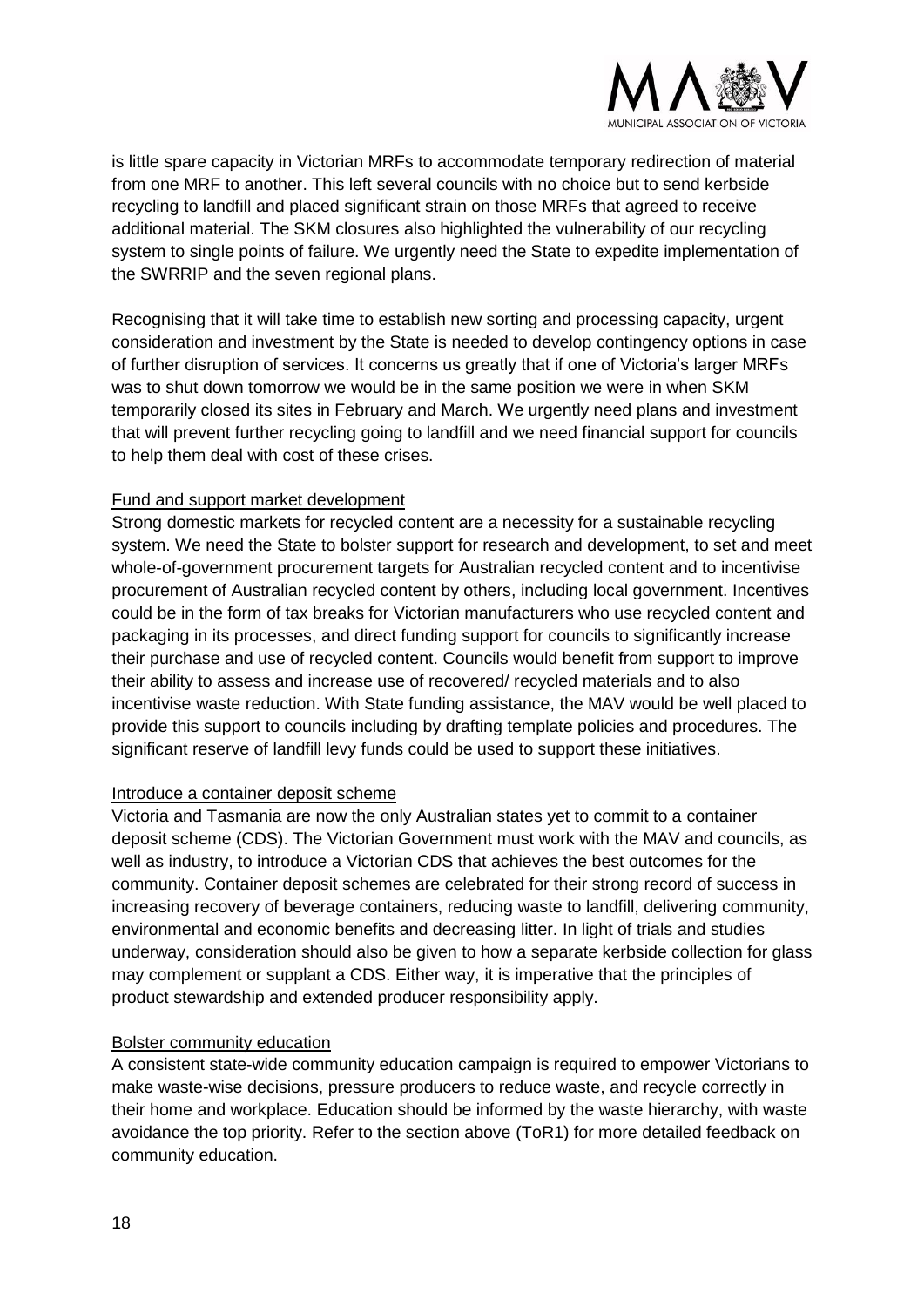

#### Strengthen industry oversight / regulation

Recycling is an essential service and should be treated as such in terms of regulation and oversight. In Victoria we have just a few large recycling providers and these providers operate with limited transparency and accountability. State oversight is needed to enable councils and other stakeholders to make informed decisions with regards to recycling services. We need industry accountability regarding their costs and revenue and in relation to what they do with the material they receive. Councils and their communities want to know that their kerbside recycling collection service is actually resulting in resource recovery.

In relation to dangerous stockpiles of material, a lack of industry oversight, appropriate enforcement tools and resourcing within enforcement agencies have all contributed to the current challenges we face. We support the adoption of the *Waste Management Policy (Combustible Recyclable and Waste Materials)* and the establishment of the Resource Recovery Audit Taskforce led by the EPA. We are concerned however that the resourcing afforded to the Taskforce is not commensurate to the significant human and environmental risks these stockpiles pose to the community. The penalties attached to illegal storage and non-compliant stockpiling are also grossly inadequate.

More proactive consideration of the movement of waste materials is needed longer-term, including better tracking of waste from generators right through to eventual disposal or beneficial use. This should allow the EPA and other agencies to intervene earlier to address risk, as well as improve the state of knowledge for our recycling system and strengthen accountability and transparency.

There can be little doubt that low global commodity prices and difficulty in sourcing appropriate markets have led to increased stockpiling by recycling providers. These are risks that should have been planned for not only by governments but also by the recycling industry. As discussed throughout this submission increased market development assistance and the development of a domestic recycling industry where we recycle and reuse the materials locally is critical to strengthen our recycling system. Cooperation and collaboration between state and federal governments will be essential.

#### <span id="page-18-0"></span>Federal Government

As already mentioned above, the federal government has a critical role to play in providing national leadership on waste issues and in achieving upstream change to minimise the amount of waste generated in the first place. Key actions the Victorian government should be advocating for the federal government to take include:

#### Mandatory product stewardship

Our current waste and resource recovery system provides little or no incentive for designers, manufacturers, importers, distributors and consumers of products to take responsibility for the environmental impacts of products throughout their lifecycle, from design to disposal. Instead, for most municipal waste and resource recovery services, ratepayers bear the cost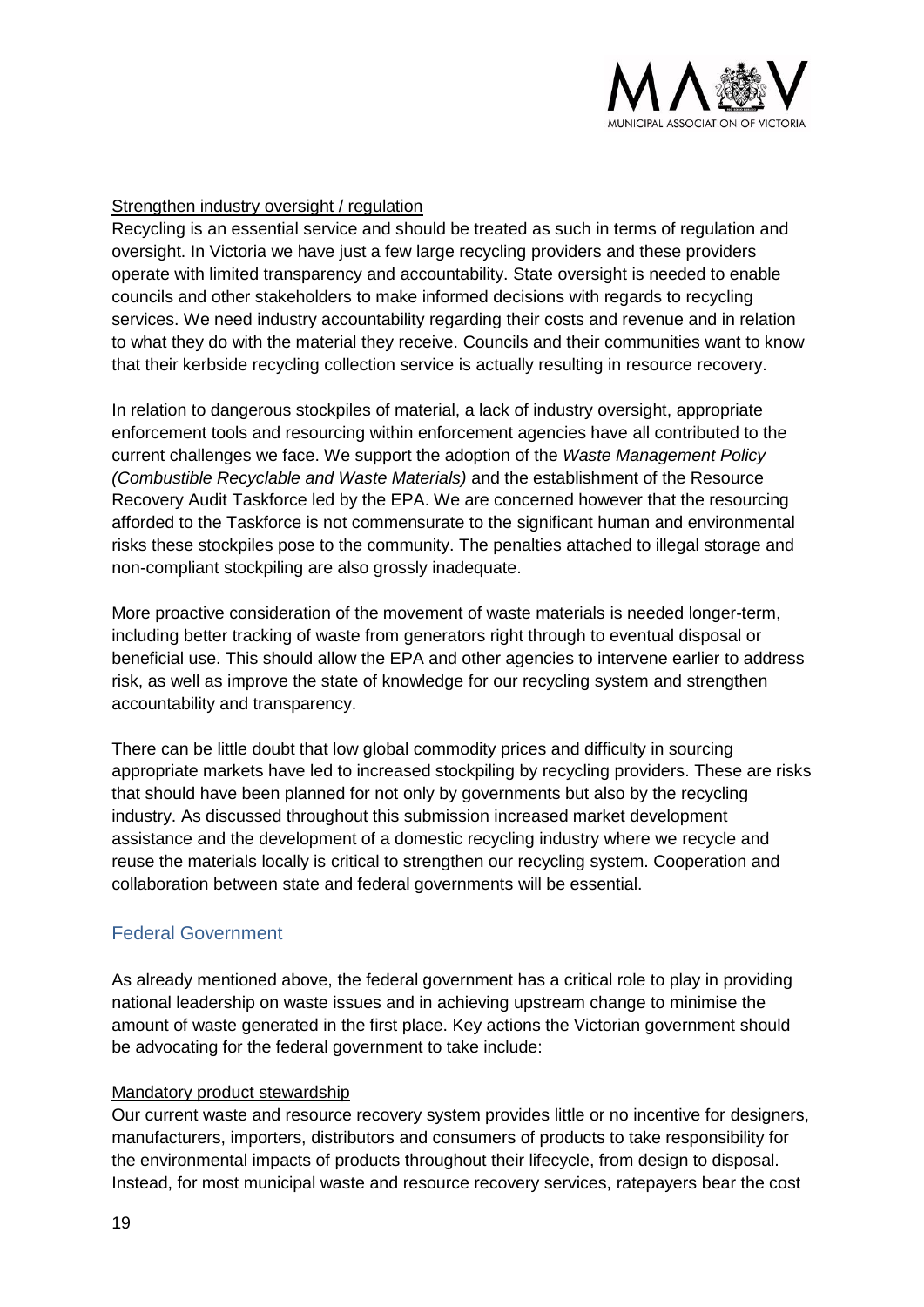

regardless of their individual consumption choices. This is neither fair nor efficient, and certainly does not accord with the polluter-pays principle. Product stewardship schemes can and do offer a better alternative.

By internalising the environmental costs involved in managing products throughout their lifecycle, producers and consumers are incentivised to use resources more efficiently. We need the State to advocate for the federal government to establish, strengthen and expand product stewardship schemes with mandatory arrangements across a wider range of materials and products. Life-cycle considerations should be improved in order to assist a transition to a circular economy, with more localised outcomes and market development and support. We would also like to see the federal government provide product stewardship incentives and/or tax breaks for manufacturers that use recycled content and packaging.

#### Tackle consumer packaging

The federal government should work in partnership with state and territory ministers to review the *National Environment Protection (Used Packaging Materials) Measure 2011* and introduce mandatory participation and binding obligations across the consumer packaging chain. The federal government has made clear it considers the Australian Packaging Covenant Organisation (APCO) to be an important partner in driving change in packaging practices but the effectiveness of APCO is compromised by the ease with which industry players can opt not to participate and do so without penalty.

Pending a review of the NEPM existing obligations on industry should be clarified so it is easier to hold them to account. The federal government should also set targets and introduce regulations/legislation to phase out the use of virgin materials for packaging and other products where possible.

#### Strengthen the National Waste Policy

In partnership with state and territory ministers, an action plan should be developed for the *National Waste Policy* that includes firm and ambitious targets and timelines that fast-track our transition to a circular economy. The action plan must also be developed in consultation with local government and industry to ensure that it is informed by operational knowledge and expertise and is able to be supported by key stakeholders. All three tiers of government, industry, the private sector and the community have important roles to play.

It is enormously disappointing that the *National Waste Policy* published in late 2018 failed to include any firm targets or timelines and that progress on the development of the action plan has been so slow to date. This lack of investment and on-the-ground action again highlights the lack of political will at federal level to provide strong leadership on waste and resource recovery issues.

Regulate / ban production and importation of non-recyclable and hard-to-recycle materials The federal government is uniquely placed to ban or regulate non-recyclable and hard-torecycle materials in Australia, such as expanded polystyrene foam and plastic microbeads. Waste avoidance must be the top priority for all levels of government, but it is the federal government that has the power to ban production and importation of problematic materials.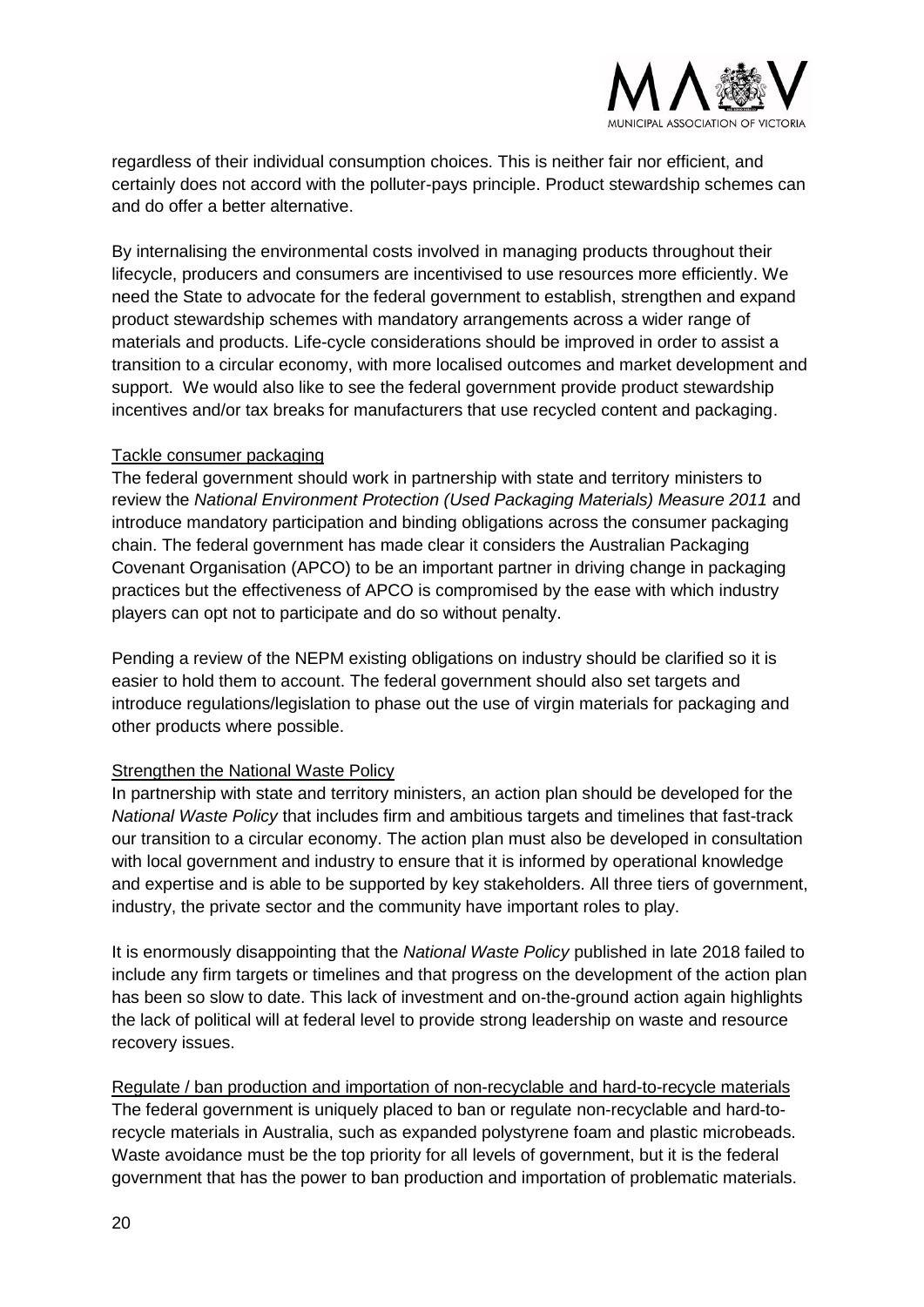

#### Standardise package labelling and certify use of recycled content

The adoption of the Australasian Recycling Label should be mandated for all consumer packaging sold in Australia. In addition to this, a consistent certification system for recycled content should be adopted in line with the US or European models. Industry and consumers would all benefit from clear, credible and consistent labelling systems.

#### Fund and support market development

As noted above, strong domestic markets for recycled content are a necessity for a sustainable recycling system. We need the federal government to bolster support for research and development, to set and meet whole-of-government procurement targets for Australian recycled content and to incentivise procurement of Australian recycled content by others, including local government. Incentives could be in the form of tax breaks and direct funding support.

#### Community Education

<span id="page-20-0"></span>Alongside state and local government, the federal government could and should play an important role in community education. Campaigns focused on waste minimisation could easily be developed and run nationally.

#### Local Government

Finally, councils recognise that they have a critical role to play in strengthening our waste and resource recovery system. Key opportunities include:

#### Collaboration for market expansion

MAV and councils are seeking to work with the Victorian government to investigate and support options to collaboratively procure kerbside recycling services with the aim of enhancing competition and attracting new investment in recycling in Victoria. As discussed in Term of Reference 2, we do not consider collaborative procurement to be the cure-all for the recycling system, but we see merit in councils working together to try to improve the offering of services in Victoria and to achieve efficiencies of scale.

#### Community education

Councils are the level of government closest to the community and have long track records delivering effective waste and recycling education. Councils should continue to develop and support community education to complement state-wide campaigns. A number of Victorian councils have declared a climate emergency and recognise the inter-relationship between consumption, purchasing, waste, disposal and greenhouse emissions and have made this a focus of their communication with their communities.

#### Buy recycled

Councils should be procuring recycled content where feasible for corporate operations, services, and infrastructure programs. We need a stronger pull-through for recycled content to support the recycling industry. Improved research programs spearheaded by the Victorian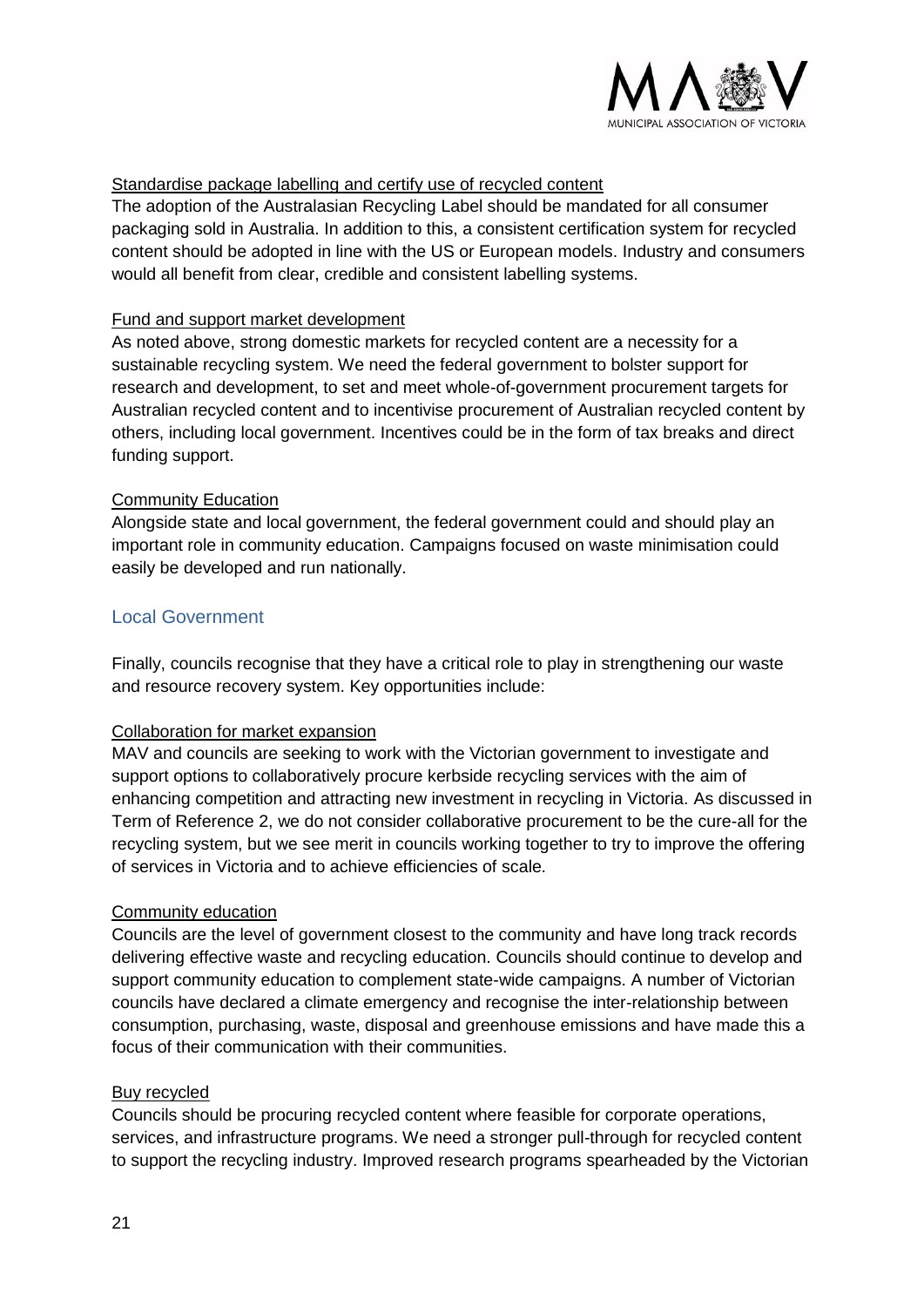

government will support a wider range of potential uses for recycled content and enhance councils' ability to buy recycled.

#### Explore stream separation

Working with industry, we need to explore changes to collections that further separates material, particularly glass, to create a less contaminated and more useful recyclable product.

#### Advocate to and work with the federal and state governments to achieve the reforms outlined above

<span id="page-21-0"></span>Many of the actions required can ultimately only be taken by the State and / or federal governments. As representatives of their communities, local government has a key role to play advocating for reform and investment by other levels of government to create a responsible and sustainable waste and resource recovery system

#### Landfill levy / Sustainability Fund

Since the introduction of the Municipal and Industrial Landfill Levy (MILL) in 1992, successive Victorian governments have generated significant revenue from the disposal of waste to landfill. The levy, payable on each tonne of material sent to landfill, was introduced by the State to provide an incentive to Victorians to increase their recycling and reduce waste. Councils pay the levy on municipal waste sent to landfill, with the cost passed through to ratepayers via waste service charges, gate fees at landfills and transfer stations, or through general rates.

Since 2005, approximately \$1.7 billion has been collected through the levy<sup>12</sup>. According to the 2017-18 DELWP annual report, the State generated \$228.9 million in landfill levy income in 2018 alone. After funding State environment agencies, the remaining \$80 million of the levies went into the Sustainability Fund – a hypothecated fund set up to foster sustainable use of resources, best practice waste management, and reduction of greenhouse gas emissions. The total money accrued in the Sustainability Fund as at 30 June 2018 was \$511 million.

The lack of investment of Sustainability Fund monies back into the Victorian waste and resource recovery system has long been of concern and frustration to councils. The MAV has repeatedly called on successive State governments to use landfill levy income for its intended purpose. Instead successive governments have chosen to stockpile Sustainability Fund monies to bolster the Government's bottom line or, as has occurred more recently, to pay for initiatives not at all related to waste and resource recovery.

In 2018, the Victorian Auditor-General's Office (VAGO) released its report *Managing the Municipal and Industrial Landfill Levy*. VAGO concluded that there was potential risk that the levy and the Sustainability Fund are `not always used for their intended purposes and that

<sup>12</sup> Victorian Auditor-General's Office, *[Managing the Municipal and Industrial Landfill Levy](https://www.audit.vic.gov.au/report/managing-municipal-and-industrial-landfill-levy)*, 2018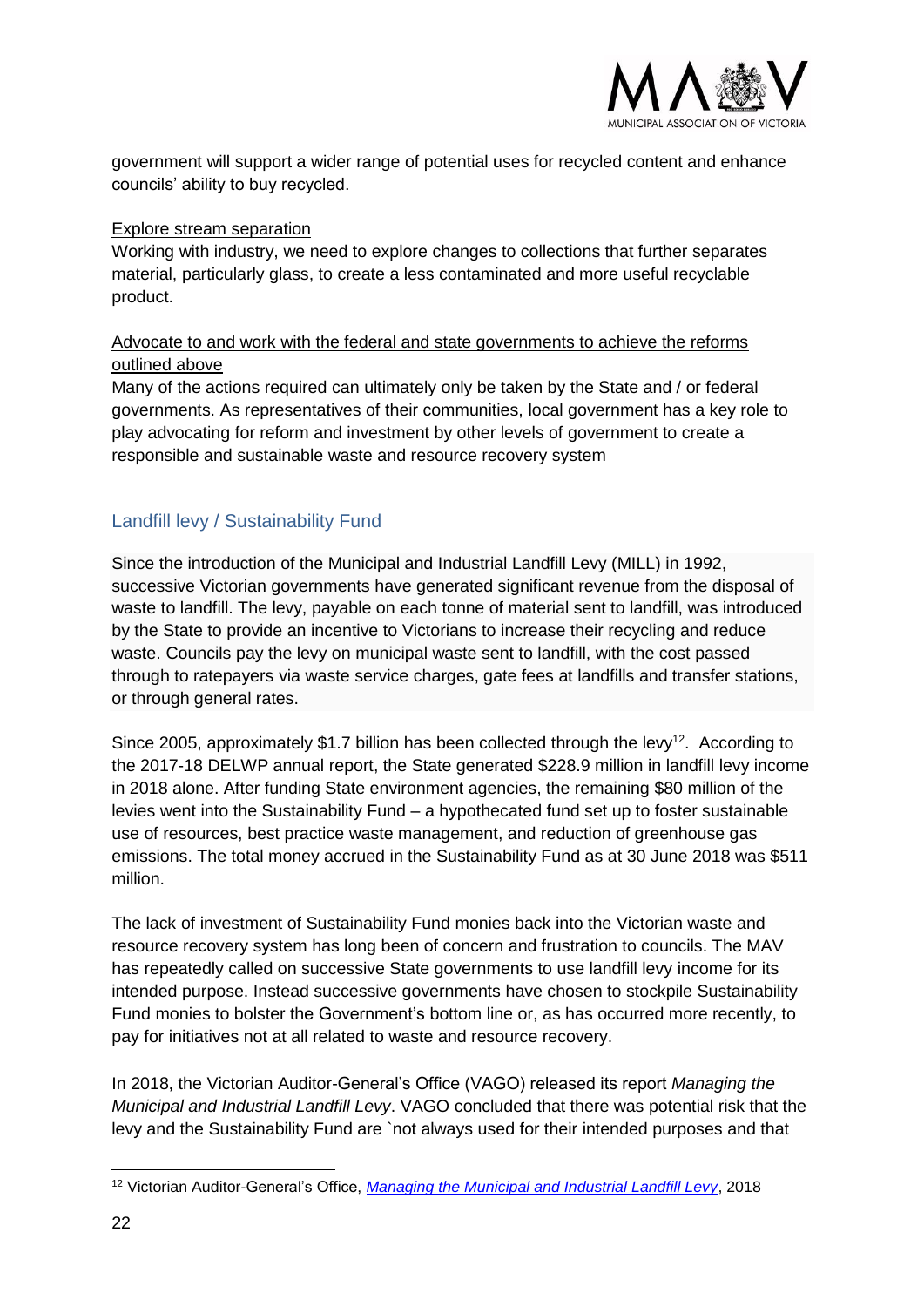

activities that receive fund monies are not achieving the legislative objectives'. VAGO also identified that there was an opportunity cost associated with the large portion of unspent money in the Sustainability Fund, noting that if this situation were to persist `the public may reasonably question the quantum of the charge on every tonne of waste that goes to landfill.'

<span id="page-22-0"></span>This failure to invest greater amounts of landfill levy income back into our waste and resource recovery sector has no doubt contributed to the recent and ongoing challenges in the recycling sector. Had the landfill levy been used to improve resource recovery in Victorian – including via community waste education, support to local government, investment in sorting and processing capacity and market development – the recycling system would surely be in a far stronger position than it is today.

ToR 4: Strategies to reduce waste generation and better manage all waste such as soft plastics, compostable paper and pulp, and commercial waste, including, but not limited to product stewardship, container deposit schemes, banning single-use plastics and government procurement policies

<span id="page-22-1"></span>As noted throughout this submission, we urgently need to reduce the amount of waste generated in addition to improving the management of waste. There are a number of initiatives through which these goals can be furthered.

#### Product stewardship

Product stewardship must underpin Victoria and Australia's approach to waste management. Our current waste and resource recovery system provides little or no incentive for designers, manufacturers, importers, distributors and consumers of products to take responsibility for the environmental impacts of products throughout their lifecycle, from design to disposal. Product stewardship schemes can and do offer a better alternative.

Under the *Product Stewardship Act 2011* the federal government has the power to introduce mandatory product stewardship schemes, and we believe it should do so for all products that generate waste. However, in the Act's eight years of operation, no mandatory product stewardship schemes and only one co-regulatory product stewardship scheme have been established.

In early 2018, the Department of Environment and Energy commenced its review<sup>13</sup> of the Product Stewardship Act. Public input was invited, and the MAV lodged a submission ahead of the 29 June 2018 deadline. As at May 2019, there has been no report back on the public comments received and no progress update on the review. This is very disappointing given the various challenges confronting our waste and resource recovery system and the clear need for upstream change to incentivise waste avoidance. We hope and expect the Victorian

<sup>&</sup>lt;sup>13</sup> Department of the Environment and Energy, Review of the Product Stewardship Act 2011, [including the National Television and Computer Recycling Scheme](http://www.environment.gov.au/protection/waste-resource-recovery/product-stewardship/consultation-review-ps-act-incl-ntcrs)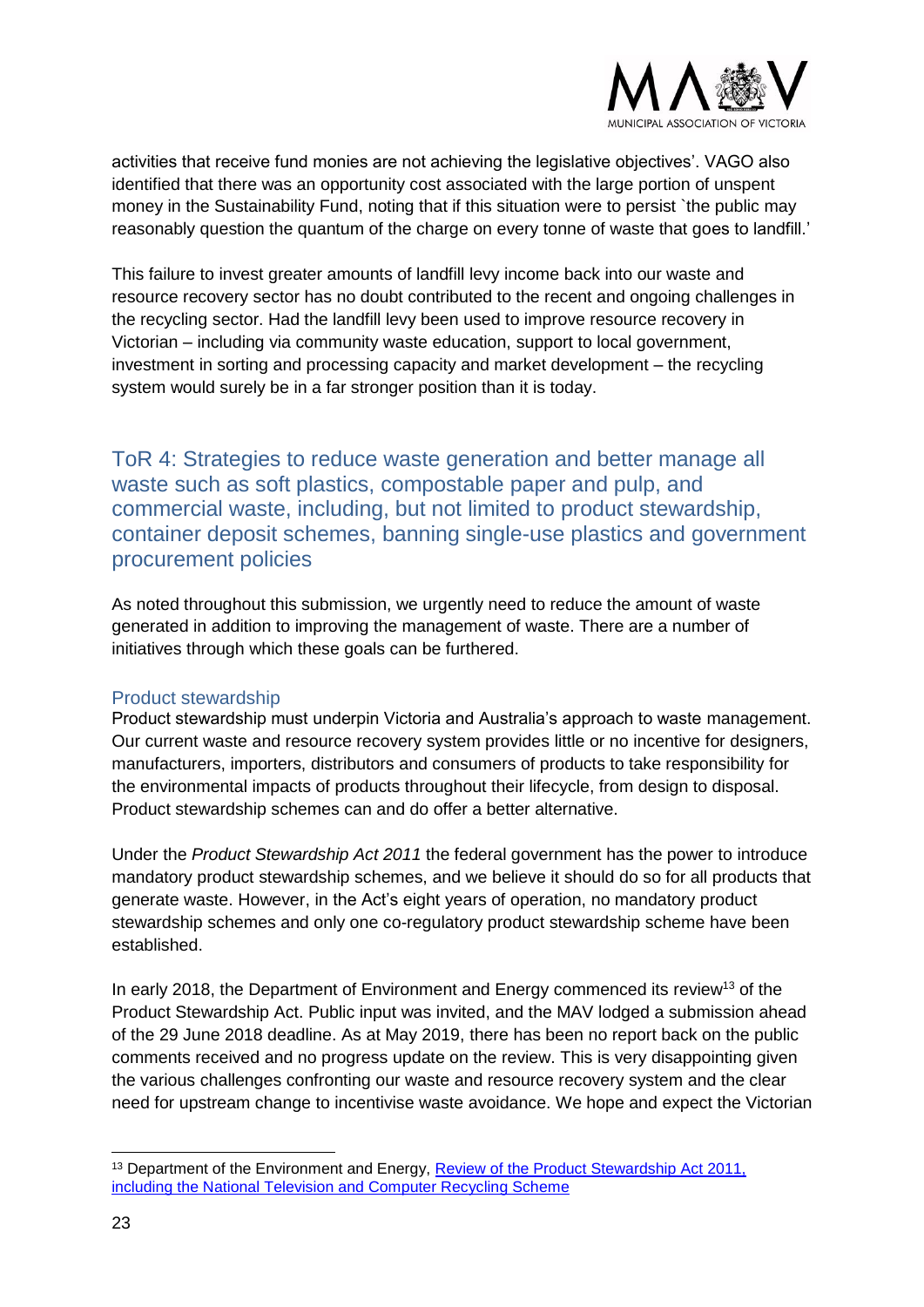

<span id="page-23-0"></span>Government will join local government in advocating for expansion of product stewardship approaches through the review and subsequent operation of the Act.

#### E-waste

From 1 July 2019 e-waste will be banned from landfill in Victoria. While we support the objective of diverting e-waste from landfill, we have serious concerns about the ban's implementation.

We have consistently argued that the problem of e-waste should be approached through the lens of product stewardship. The National Television and Computer Recycling Scheme (NTCRS) was established in 2011 and represents a working model for the handling of ewaste. We believe that the goal of eliminating e-waste from landfill could have been better achieved by an expansion of the NTCRS or the introduction of a similar system.

<span id="page-23-1"></span>Successful implementation of the ban requires a comprehensive community education campaign, a network of easily accessible e-waste collection points, and strong markets for the re-use of the collected material. Less than two months from entry into force of the ban we do not believe these pre-conditions exist.

#### Container Deposit Scheme

Every mainland State other than Victoria has either introduced or committed to introduce a Container Deposit Scheme (CDS), and Tasmania is actively considering options to do so. CDSs have proven to be effective in increasing materials recovery as well as in reducing litter. The Victorian Government must, as a matter of urgency, work with local government to design and implement a CDS for Victoria.

<span id="page-23-2"></span>As noted below, a CDS may have interactions with increased source separation through kerbside collections such as a separate glass bin. This emphasises the need for proper consultation in designing a scheme.

#### Problematic materials including single-use plastics

Some materials are so problematic for effective waste management that the most appropriate solution is to prevent their use as far as practicable. Single-use plastics such as bags, straws, and wrapping are difficult to recycle, cause significant litter problems, and impact the operation of recycling infrastructure. The Victorian Government has committed to a ban on single-use plastic bags based on this principle, which we support. However, a plastic bag ban cannot be the only response to problematic materials.

Some hard-to-recycle materials may need to be addressed at a federal level through actions such as production and import bans, and again the Victorian Government has a key role to play in advocating for this to take place. The Australian Packaging Covenant must also be significantly strengthened to impose mandatory targets on all producers for the use of both recyclable material and recycled content in packaging and include oversight of both APCO and duty holders.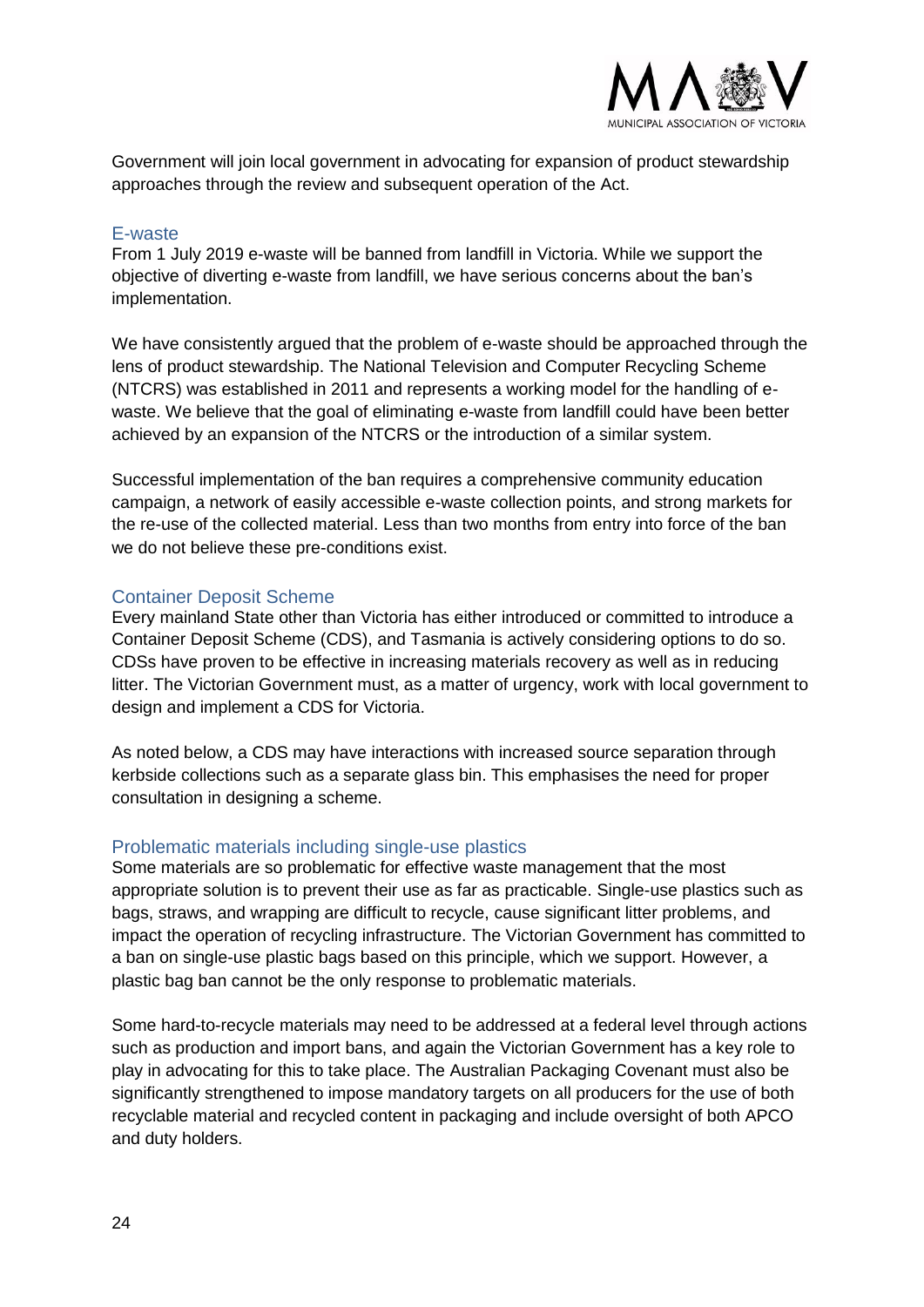

In addition to legislative responses, Victorian councils are taking a leading role through initiatives such as plastic wise events policies in councils like Surf Coast Shire Council<sup>14</sup> and Darebin City Council<sup>15</sup>. These are important not only for their direct impacts, but in developing community awareness of the environmental impacts of disposable products and better alternatives.

<span id="page-24-0"></span>Consumers must play a role in tackling the problem of hard-to-recycle materials by making smarter purchasing choices and applying pressure to producers and distributors of products. To enable this, we must do better in educating the community about which materials are problematic, why, and how to identify them.

#### Government procurement policies

Ambitious procurement policies from local, state, and federal governments are required to establish and support viable markets for recycled content. A number of councils are already moving towards greater prioritisation of environmental impact in their purchasing decisions, including the use of recycled content. We believe that all levels of government should be actively working towards minimum recycled content commitments in their procurement policies.

Many examples exist of local governments prioritising the use of recycled content for particular projects. For example, Hume and Wyndham City Councils are trialling recycled glass and plastics in their roads, while Wyndham and Hobsons Bay City Councils are trialling recycled plastics in their foot and bicycle paths.

We believe that there are several key actions to support increased use of recycled content. Further funding must be made available to make these projects viable to pursue for all councils. Regulatory specifications and requirements must enable the use of recycled content where appropriate. In many cases this will involve working with industry and researchers to validate and demonstrate equivalency of recycled content. Finally, there is a need for better processes, and possibly improved certification, to provide councils with confidence that stated levels of recycled content are genuine. This would greatly assist councils to prioritise procurement of recycled content.

#### <span id="page-24-1"></span>Community education

<span id="page-24-2"></span>Community education underpins many of the strategies which need to be implemented and is discussed in more detail under Term of Reference 1.

#### Food Organics and Garden Organics

<span id="page-24-3"></span>Food Organics and Garden Organics (FOGO) represent 44 percent of municipal solid waste sent to landfill in Victoria by weight, with the clear majority of this being food waste<sup>16</sup>. This is

<sup>15</sup> Darebin City Council, [Single-use Plastic Free Events Policy](http://www.darebin.vic.gov.au/-/media/cityofdarebin/Files/YourCouncil/HowCouncilWorks/CouncilPlan/CouncilStrategies/Sustainable-and-Resilient-Neighbourhoods/Single-UsePlasticFreeEventsPolicy-February2018.ashx)

<sup>&</sup>lt;sup>14</sup> Surf Coast Shire Council, [Plastic Wise Guide 2018 For markets and events](file:///C:/Users/ebreese/Desktop/Surf-Coast-Shire-Plastic-Wise-Guide-for-Events-and-Markets_May-2018.pdf)

<sup>&</sup>lt;sup>16</sup> Metropolitan Waste and Resource Recovery Group, Introducing a kerbside food and garden organics collection service – [A guide for local government,](https://mwrrg.vic.gov.au/assets/resource-files/MWRRG-FOGO-Text-Interactive-20181119.pdf) p.8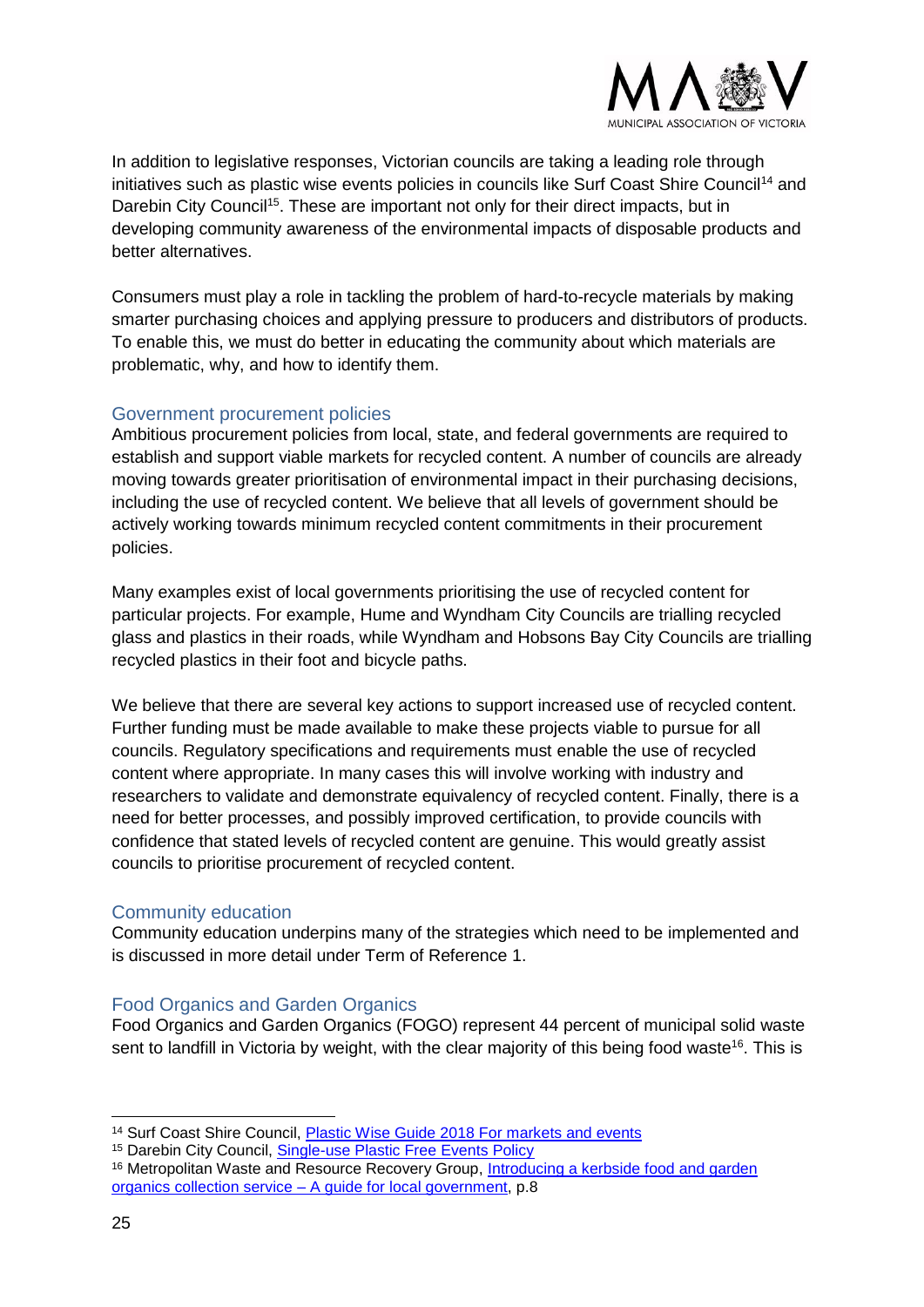

in addition to the 344,000 tonnes already collected through existing organic kerbside services.

Diverting more of this organic waste from landfill is a necessity to reduce carbon emissions, increase resource efficiency, and manage landfill capacity, and must begin with separation from garbage at the kerbside.

Many councils are already acting on municipal food waste. As of June 2018, five metropolitan Melbourne councils, and 14 regional councils operated a FOGO service<sup>[16](#page-24-3)</sup>. We believe that there is a strong need for State support to assist in the rollout of FOGO collection across Victoria.

Additional consideration must also be given to working with industry to increase the types of material which can be collected and processed through FOGO collections. Items either labelled as or thought of as compostable are often not able to be accepted by the FOGO facilities available to councils. There is also significant scope for the State to work with industry to reduce the level of food waste originating from commercial sectors.

<span id="page-25-0"></span>We also believe the State has an important role to play in ensuring that end markets for recycled FOGO material are robust to support increased recycling.

#### Kerbside separation of glass

Currently between 30-60 per cent of glass in the recycling bin is recovered. Separation of glass at the kerbside into its own stream could increase this recovery rate to 90 per cent<sup>17</sup>. Separation of glass would also reduce the contamination of other recyclable materials, chiefly paper and plastic, by glass fragments. This would result in both the glass and nonglass streams being easier to process and of higher value to users of recyclable material.

Already some councils are taking action on source separation for glass or are actively seeking to do so. Warrnambool City Council has strong support from local industry to pursue a separate glass collection service. However, this is dependent on receiving funding support from the State.

Yarra City Council will introduce a trial "fourth bin" to separate glass from other recyclables for approximately 1,300 houses. Partnering with SV, industry, and RMIT University, Yarra intends for this trial to inform a municipality-wide rollout of a holistic waste-management service.

There are a number of complexities associated with kerbside glass collection. There are interactions to consider with the operation of a CDS, although Germany presents an established example of separate glass collection working in tandem with a CDS<sup>18</sup>. Logistics of an additional collection also require examination. In addition to the cost of additional bins

<sup>17</sup> Owens-Illinois Asia Pacific, Submission to [Senate Standing Committees on Environment and](https://www.aph.gov.au/Parliamentary_Business/Committees/Senate/Environment_and_Communications/WasteandRecycling/Submissions)  [Communications Inquiry into Waste and Recycling Industry in Australia,](https://www.aph.gov.au/Parliamentary_Business/Committees/Senate/Environment_and_Communications/WasteandRecycling/Submissions) p.7 <sup>18</sup> Northern Ireland Assembly Research and Information Service, [Briefing Paper –](http://www.niassembly.gov.uk/globalassets/documents/raise/publications/2016-2021/2017/aera/1117.pdf) Recycling in **[Germany](http://www.niassembly.gov.uk/globalassets/documents/raise/publications/2016-2021/2017/aera/1117.pdf)**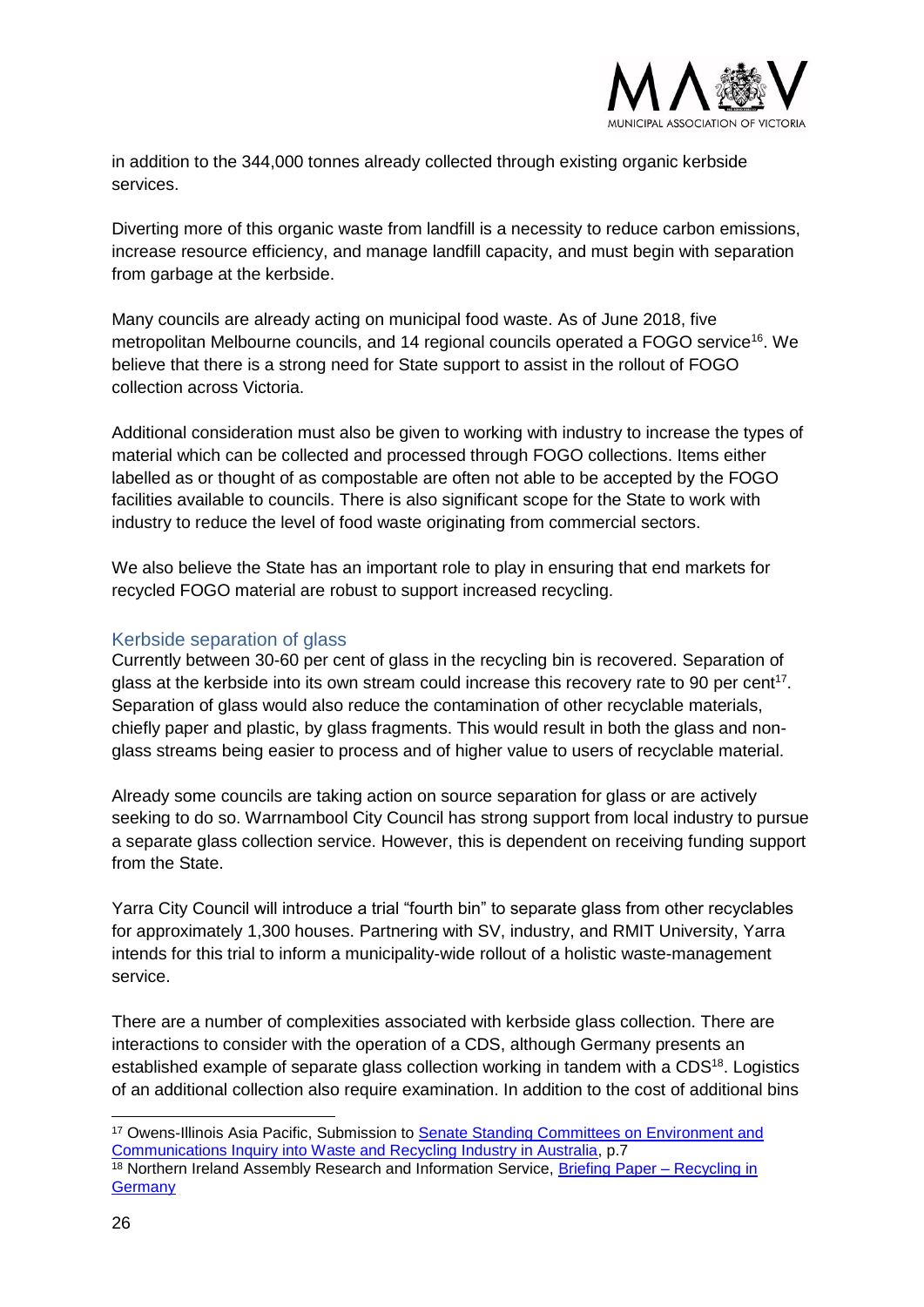

<span id="page-26-0"></span>and collections, the separation of glass into its own stream may make it harder to generally estimate regular recyclables levels per household. This emphasises the need for robust trials across multiple councils, metropolitan, rural, and regional, as well as significant consultation with local government in designing initiatives.

#### Standardisation of collection services

The operation of our kerbside waste management and recycling systems may be further improved by better standardisation across councils. This may assist members of the community in understanding what items can go in each bin, as well as increasing the effectiveness of education campaigns developed or delivered at a state level. We believe there are two major elements to service standardisation that could be further explored in the medium term: the bins themselves and the materials accepted in each bin.

The Metropolitan WRRG has produced a bin standardisation quide<sup>19</sup> to assist metropolitan councils to align their kerbside bins with the relevant Australian Standard. Bin infrastructure represents a significant capital investment for councils, and changeover to a new set of bin lids presents a costly challenge. We believe that State support should be available to encourage adoption of the red/yellow/green lid standard.

<span id="page-26-1"></span>Standardisation of the items able to be collected in each bin is a potentially more complex problem as it is largely dependent on the infrastructure at each MRF. There is also a strong desire in some councils to have the ability to trial different materials collection approaches to improve overall resource recovery outcomes. It would be important that any standard introduced be a minimum standard so that councils are able to innovate including by, for example, offering separate kerbside glass collection or soft-plastic collection.

### ToR 5: Relevant reviews, inquiries and reports into the waste and recycling industry in other Australian jurisdictions and internationally

In addition to the various reports and strategies referenced throughout this submission, resources potentially of interest to the Parliamentary Committee include:

- Previous MAV Submissions<sup>20</sup> on topics including the [National Waste Policy Update,](http://www.mav.asn.au/__data/assets/pdf_file/0017/21356/MAV-Submission-to-National-Waste-Policy-update.pdf) the [Product Stewardship Act review,](http://www.mav.asn.au/__data/assets/word_doc/0013/20416/Submission-on-Product-Stewardship-Act-review.docx) [managing e-waste in Victoria,](http://www.mav.asn.au/__data/assets/word_doc/0018/5724/Submission-on-managing-e-waste-in-Vic-Jan-2018.docx) reducing the [impacts of plastics on the Victorian environment,](http://www.mav.asn.au/__data/assets/word_doc/0019/5725/Submission-on-reducing-the-impacts-of-plastics-on-the-Victorian-environment-Jan-2018.docx) and [waste to energy.](http://www.mav.asn.au/__data/assets/word_doc/0004/5755/Submission-to-turning-waste-into-energy-discussion-paper-Dec-2017.docx)
- The June 2018 Senate Environment and Communications References Committee report `*[Never waste a crisis: the waste and recycling industry in Australia](https://www.aph.gov.au/Parliamentary_Business/Committees/Senate/Environment_and_Communications/WasteandRecycling/Report)*'. The Committee recommended the Australian Government prioritise the establishment of the circular economy, prioritise waste reduction and recycling above waste-to-energy, and agree to a phase out of petroleum-based single-use plastics by 2023.

<sup>19</sup> Metropolitan Waste and Resource Recovery Group, [Bin Standardisation Guide](https://www.mwrrg.vic.gov.au/assets/resource-files/Bin-Standardisation-Guide.pdf)

<sup>20</sup> Municipal Association of Victoria, [Submissions](http://www.mav.asn.au/news-resources/publications/submissions)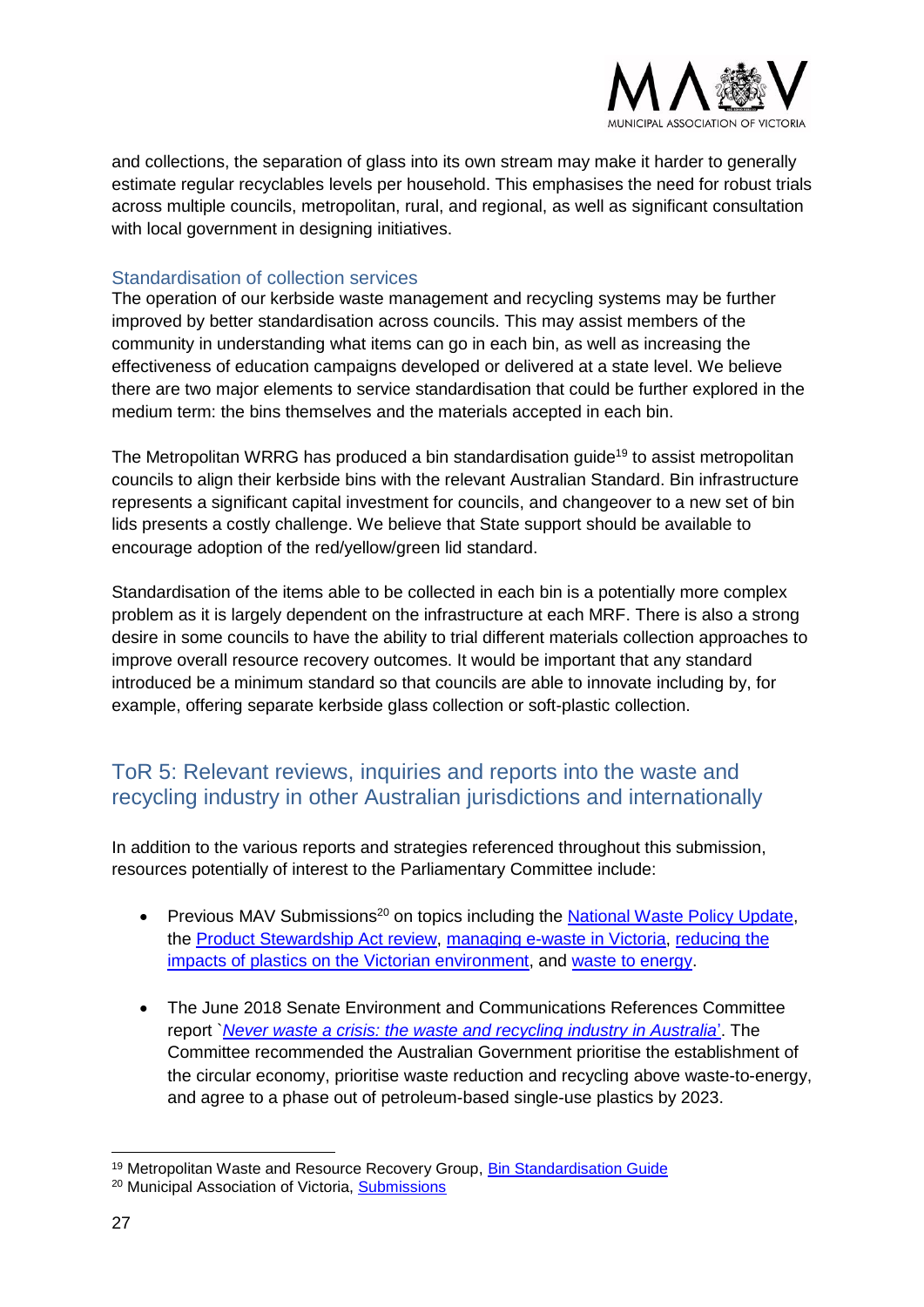

- The 2018 VAGO *[Managing the Municipal and Industrial Landfill Levy](https://www.audit.vic.gov.au/report/managing-municipal-and-industrial-landfill-levy)* report.
- [Waste export summary reports](https://www.environment.gov.au/protection/waste-resource-recovery/publications) prepared by Blue Environment for the Department of Energy and Environment.
- [A European Strategy for Plastics in a Circular Economy](https://eur-lex.europa.eu/legal-content/EN/TXT/?qid=1516265440535&uri=COM:2018:28:FIN) Communication from the Commission to the European Parliament, the Council, the European Economic and Social Committee and the Committee of the Regions

<span id="page-27-0"></span>We would also suggest the Committee keep an eye out for the VAGO report on `Recovering and reprocessing resources from waste' expected to be tabled in June. The nominal objective of the review is `to determine whether responsible agencies are maximising the recovery and reprocessing of resources from Victoria's waste streams.<sup>21</sup>

# <span id="page-27-1"></span>ToR 6: Other related matters

#### Waste to energy

Given the growing interest and promise of investment in advanced waste processing facilities in Victoria, it would perhaps be remiss of the MAV not to articulate our position on waste to energy. In summary, councils are excited about the potential opportunities that waste to energy technologies present but also strongly support the waste hierarchy as the guiding principle for how waste should be managed.

Councils are firmly of the view that to achieve the best environmental outcomes for Victoria the primary goal should be waste avoidance, followed by reuse and recycling. Energy recovery should not and cannot be allowed to become an excuse for diverting our efforts and investment away from waste reduction and improved resource recovery.

In December 2017 the MAV provided a submission in response to the DELWP `*Turning waste into energy*' discussion paper. The MAV was supportive of the preliminary position presented in the paper, noting that clarity around the Victorian government's position is needed to provide some certainty to industry, community and to local government. As of late April 2019, the Victorian government is yet to release its policy position on waste to energy.

As was acknowledged in the 2017 DELWP discussion paper, there is a risk that demand for feedstock for waste to energy facilities will:

- create perverse incentives to generate additional waste;
- undermine more valuable resource recovery alternatives; and
- deter innovation and development of reuse and recycling options.

<sup>-</sup><sup>21</sup> Victorian Auditor-General's Office, [Recovering and reprocessing resources from waste](https://www.audit.vic.gov.au/report/recovering-and-reprocessing-resources-waste)